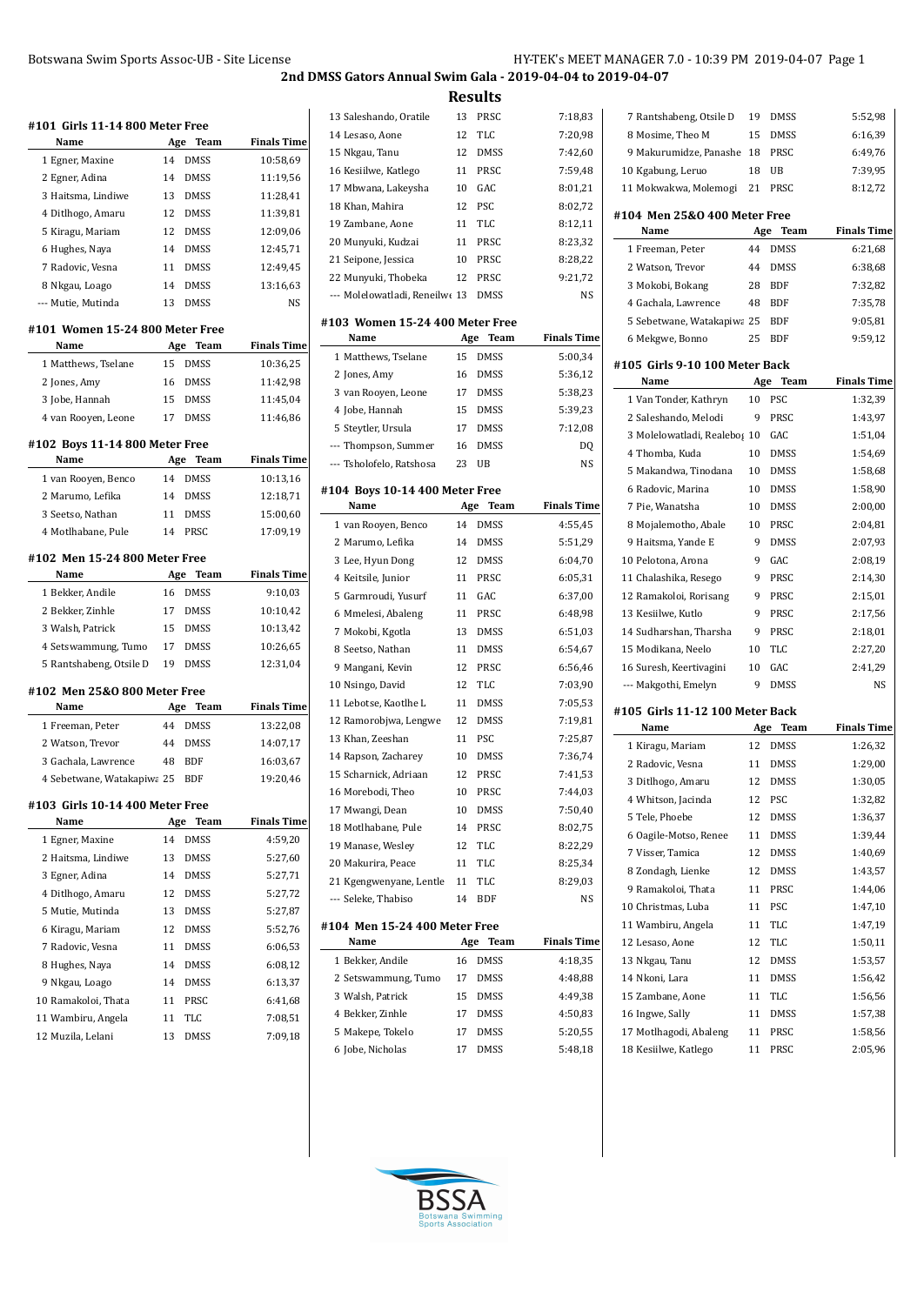**#107 Women 15&O 200 Meter Breast**

**2nd DMSS Gators Annual Swim Gala - 2019-04-04 to 2019-04-07 Results**

## **(#105 Girls 11-12 100 Meter Back)** Gaboeletswe, Lelentle 11 GAC 2:06,75 Munyuki, Kudzai 11 PRSC 2:08,12 Ndzinge, Teto E 11 DMSS 2:24,29 Munyuki, Thobeka 12 PRSC 2:31,85 --- Ramsden, Kese 12 PSC NS --- Roos, Siona Hanekom 11 DMSS NS

#### **#105 Girls 13-14 100 Meter Back**

| Name                           | Age | Team        | <b>Finals Time</b> |
|--------------------------------|-----|-------------|--------------------|
| 1 Matonhodze, Shamiso          | 14  | <b>DMSS</b> | 1:21,05            |
| 2 Mutie, Mutinda               | 13  | <b>DMSS</b> | 1:25,30            |
| 3 Mokgatle, Yaone              | 14  | <b>DMSS</b> | 1:25,96            |
| 4 Nkgau, Loago                 | 14  | <b>DMSS</b> | 1:29,32            |
| 5 Egner, Adina                 | 14  | <b>DMSS</b> | 1:32,09            |
| 6 Saleshando, Oratile          | 13  | <b>PRSC</b> | 1:43,90            |
| 7 Pesic. Ema                   | 13  | <b>TLC</b>  | 1:45,50            |
| 8 Muzila, Lelani               | 13  | <b>DMSS</b> | 1:46,28            |
| 9 Mosetlha, Chawada            | 13  | <b>DMSS</b> | 1:56,80            |
| --- Hughes, Naya               | 14  | <b>DMSS</b> | D <sub>0</sub>     |
| --- Molelowatladi, Reneilwe 13 |     | DMSS        | NS                 |

#### **#105 Women 15&O 100 Meter Back**

| Name                 | Team<br>Age       | <b>Finals Time</b> |
|----------------------|-------------------|--------------------|
| 1 Matthews, Tselane  | <b>DMSS</b><br>15 | 1:14,49            |
| 2 Jobe, Hannah       | <b>DMSS</b><br>15 | 1:21,03            |
| 3 van Rooyen, Leone  | <b>DMSS</b><br>17 | 1:23.36            |
| 4 Jones, Amy         | <b>DMSS</b><br>16 | 1:23.56            |
| 5 Thompson, Summer   | <b>DMSS</b><br>16 | 1:31,51            |
| 6 Ramorobiwa, Naledi | <b>DMSS</b><br>15 | 1:37,16            |
| 7 Steytler, Ursula   | <b>DMSS</b><br>17 | 1:50,42            |
| 8 Joseph, Tlamelo    | <b>DMSS</b><br>15 | 2:14.99            |

#### **#106 Boys 9-10 100 Meter Back**

| Name                    | Age | Team        | <b>Finals Time</b> |
|-------------------------|-----|-------------|--------------------|
| 1 Magang, Tetelo        | 10  | <b>DMSS</b> | 1:44.62            |
| 2 Freeman, Liam         | 9   | <b>DMSS</b> | 1:50,10            |
| 3 Matthews, Lebone      | 10  | <b>DMSS</b> | 1:59,25            |
| 4 Scharnick, Christiaan | 10  | <b>PRSC</b> | 2:03.64            |
| 5 Mwangi, Dean          | 10  | <b>DMSS</b> | 2:10,62            |
| 6 Letang, Myles         | 10  | <b>TLC</b>  | 3:00,11            |
| --- Rapson, Zacharey    | 10  | <b>DMSS</b> | DQ                 |
| --- Mzwinila, Kgosi     | 9   | <b>PRSC</b> | N <sub>S</sub>     |
| --- Setiko, Segosi      | 9   | <b>PRSC</b> | N <sub>S</sub>     |

### **#106 Boys 11-12 100 Meter Back**

| Name                       | Age | Team        | <b>Finals Time</b> |
|----------------------------|-----|-------------|--------------------|
| 1 Garmroudi, Yusurf        | 11  | GAC.        | 1:29,65            |
| 2 Keitsile, Junior         | 11  | <b>PRSC</b> | 1:31,30            |
| 3 Nsingo, David            | 12  | TLC         | 1:33,20            |
| 4 Seetso, Nathan           | 11  | <b>DMSS</b> | 1:40,10            |
| 5 Ramorobjwa, Lengwe       | 12  | <b>DMSS</b> | 1:46,89            |
| 6 Modirelabangwe, Legak 11 |     | GAC         | 1:47,25            |
| 7 Scharnick, Adriaan       | 12  | <b>PRSC</b> | 1:48.40            |
| 8 Lebotse, Kaotlhe L       | 11  | <b>DMSS</b> | 1:48.91            |

| 9 Mmelesi, Abaleng                | 11  | PRSC        | 1:50,56            |
|-----------------------------------|-----|-------------|--------------------|
| 10 Kotze, Neil                    | 11  | <b>DMSS</b> | 1:50,71            |
| 11 Mangani, Kevin                 | 12  | PRSC        | 1:51,92            |
| 12 Matebisi, Loago                | 12  | TLC         | 1:53,73            |
| 13 Sasitharan, Swarajan           | 12  | <b>DMSS</b> | 1:55,08            |
| 14 Popovic, Marko                 | 11  | PSC         | 1:56,98            |
| 15 Makurira, Peace                | 11  | TLC         | 2:08,08            |
| 16 Yuvaraj, Hariharan             | 12  | <b>DMSS</b> | 2:11,56            |
| --- Mutie, Kilonzi                | 11  | <b>DMSS</b> | DQ                 |
| --- Lee, Hyun Dong                | 12  | <b>DMSS</b> | DQ                 |
| #106 Boys 13-14 100 Meter Back    |     |             |                    |
| Name                              | Age | Team        | <b>Finals Time</b> |
| 1 van Rooyen, Benco               | 14  | <b>DMSS</b> | 1:19,32            |
| 2 Marumo, Lefika                  | 14  | <b>DMSS</b> | 1:20,64            |
| 3 Mokobi, Kgotla                  | 13  | <b>DMSS</b> | 1:27,82            |
| #106 Men 15&0 100 Meter Back      |     |             |                    |
| Name                              | Age | Team        | <b>Finals Time</b> |
| 1 Bekker, Andile                  | 16  | <b>DMSS</b> | 1:03,72            |
| 2 Walsh, Patrick                  | 15  | DMSS        | 1:15,90            |
| 3 Sebikiri, Maemo                 | 19  | <b>DMSS</b> | 1:16,51            |
| 4 Makepe, Tokelo                  | 17  | <b>DMSS</b> | 1:18,66            |
| 5 Jobe, Nicholas                  | 17  | <b>DMSS</b> | 1:19,72            |
| 6 Sethi, Reyhaan                  | 15  | PSC         | 1:21,24            |
| 7 Rantshabeng, Otsile D           | 19  | <b>DMSS</b> | 1:25,00            |
|                                   |     | <b>DMSS</b> |                    |
| 8 Mosime, Theo M                  | 15  |             | 1:33,02            |
| 9 Manyeula, Godfrey               | 19  | BDF         | 1:55,11            |
| #107  Girls 9-14 200 Meter Breast |     |             |                    |
| Name                              | Age | Team        | <b>Finals Time</b> |
| 1 Haitsma, Lindiwe                | 13  | <b>DMSS</b> | 3:17,16            |
| 2 Ditlhogo, Amaru                 | 12  | <b>DMSS</b> | 3:26,34            |
| 3 Harry, Kyra                     | 12  | UB          | 3:26,77            |
| 4 Kiragu, Mariam                  | 12  | <b>DMSS</b> | 3:34,63            |
| 5 Popovic, Nikoleta               | 12  | PSC         | 3:38,39            |
| 6 Radovic, Vesna                  | 11  | DMSS        | 3:40,41            |
| 7 Saleshando, Oratile             | 13  | PRSC        | 3:42,51            |
| 8 Whitson, Chanika                | 12  | PSC         | 3:43,55            |
| 9 Hughes, Naya                    | 14  | <b>DMSS</b> | 3:47,62            |
| 10 Makurira, Nenyasha             | 11  | TLC         | 4:02,68            |
| 11 Nkgau, Tanu                    | 12  | <b>DMSS</b> | 4:15,43            |
| 12 Thomba, Kuda                   | 10  | <b>DMSS</b> | 4:19,29            |
| 13 Munyuki, Kudzai                | 11  | PRSC        | 4:19,66            |
| 14 Seipone, Jessica               | 10  | PRSC        | 4:19,68            |
| 15 Nkoni, Lara                    | 11  | DMSS        | 4:21,98            |
| 16 Motlhagodi, Abaleng            | 11  | PRSC        | 4:23,14            |
| 17 Lesaso, Aone                   | 12  | TLC         | 4:31,35            |
| 18 Christmas, Luba                | 11  | PSC         | 4:34,48            |
| --- Munyuki, Thobeka              | 12  | PRSC        | DQ                 |
| --- Pie, Wanatsha                 | 10  | DMSS        | NS                 |
| --- Molelowatladi, Reneilwe 13    |     | DMSS        | NS                 |
| --- Whitson, Jacinda              | 12  | PSC         | NS                 |

 $\overline{a}$ 

| Name                                             | Age      | Team         | <b>Finals Time</b> |
|--------------------------------------------------|----------|--------------|--------------------|
| 1 Thompson, Summer                               | 16       | <b>DMSS</b>  | 3:57,71            |
| 2 Steytler, Ursula                               | 17       | DMSS         | 4:32,01            |
|                                                  |          |              |                    |
| #108 Boys 9-14 200 Meter Breast<br>Name          | Age      | Team         | <b>Finals Time</b> |
| 1 Mokobi, Kgotla                                 | 13       | <b>DMSS</b>  | 3:25,36            |
| 2 Sethi, Khalil                                  | 11       | <b>PSC</b>   | 3:26,03            |
| 3 Molefe, Lerako                                 | 13       | UB           | 3:26,13            |
| 4 Nsingo, David                                  | 12       | <b>TLC</b>   | 3:28,30            |
| 5 Keitsile, Junior                               | 11       | PRSC         | 3:36,27            |
| 6 Scharnick, Adriaan                             | 12       | PRSC         | 3:51,38            |
| 7 Shubane, Mojalefa                              | 12       | TLC          | 3:58,28            |
|                                                  | 12       | TLC          | 4:08,13            |
| 8 Matebisi, Loago                                |          | <b>DMSS</b>  |                    |
| 9 Seetso, Nathan                                 | 11<br>11 | PRSC         | 4:09,41<br>4:24,65 |
| 10 Mmelesi, Abaleng                              |          |              |                    |
| 11 Morebodi, Theo                                | 10       | PRSC         | 4:35,87            |
| --- Lebotse, Kaotlhe L                           | 11       | <b>DMSS</b>  | NS                 |
| #108 Men 15&0 200 Meter Breast                   |          |              |                    |
| Name                                             | Age      | <b>Team</b>  | <b>Finals Time</b> |
| 1 Fischer, Ethan                                 | 16       | <b>DMSS</b>  | 2:39,83            |
| 2 Setswammung, Tumo                              | 17       | <b>DMSS</b>  | 2:49,62            |
| 3 Motshwari, Karabo                              | 18       | <b>BDF</b>   | 3:11,46            |
| 4 Rantshabeng, Otsile D                          | 19       | <b>DMSS</b>  | 3:11,51            |
| 5 Makepe, Tokelo                                 | 17       | <b>DMSS</b>  | 3:18,38            |
| 6 Mosime, Theo M                                 | 15       | <b>DMSS</b>  | 3:25,62            |
| 7 Mokwakwa, Molemogi                             | 21       | PRSC         | 3:25,83            |
| 8 Motswetsi, Thato                               | 21       | <b>BDF</b>   | 3:27,10            |
| 9 Kasale, Uswani                                 | 23       | <b>BDF</b>   | 3:40,24            |
| 10 Makurumidze, Panashe                          | 18       | PRSC         | 3:41,71            |
| 11 Kgabung, Leruo                                | 18       | UB           | 3:47,75            |
| 12 Mooketsi, Katlego                             | 24       | BDF          | 3:54,41            |
| 13 Manyeula, Godfrey                             | 19       | BDF          | 4:06,88            |
|                                                  |          |              |                    |
| #109 Girls 8-10 100 Meter Free<br>Name           | Age      | Team         | <b>Finals Time</b> |
| 1 Van Tonder, Kathryn                            | 10       | <b>PSC</b>   | 1:22,60            |
| 2 Caple, Rhyse                                   | 10       | KUBU         | 1:27,16            |
| 3 Saleshando, Melodi                             | 9        | PRSC         | 1:31,31            |
| 4 Thomba, Kuda                                   | 10       | DMSS         | 1:36,68            |
| 5 Mbwana, Lakeysha                               | 10       | GAC          | 1:38,58            |
| 6 Makandwa, Tinodana                             | 10       | DMSS         | 1:40,36            |
| 7 Pie, Wanatsha                                  | 10       | DMSS         | 1:40,37            |
| 8 Kesiilwe, Kutlo                                | 9        | PRSC         | 1:41,36            |
|                                                  |          |              |                    |
| 9 Seipone, Jessica                               | 10       | PRSC<br>GAC  | 1:43,40            |
| 10 Molelowatladi, Realebos 10                    |          |              | 1:45,71            |
| 11 Mutie, Muela                                  | 8        | DMSS         | 1:46,81            |
| 12 Haitsma, Yande E                              | 9        | DMSS         | 1:49,41            |
| 13 Watson, Bella Ray                             | 8        | DMSS         | 1:50,60            |
| 14 Minta, Nana                                   | 8        | DMSS         | 1:50,78            |
| 15 Onyadile, Tuduetso<br>16 Oagile-Motso, Phoebe | 8<br>8   | DMSS<br>DMSS | 1:50,95            |
| 17 Kurewa, Nikita                                | 8        | GAC          | 1:51,00<br>1:51,25 |
|                                                  |          |              |                    |

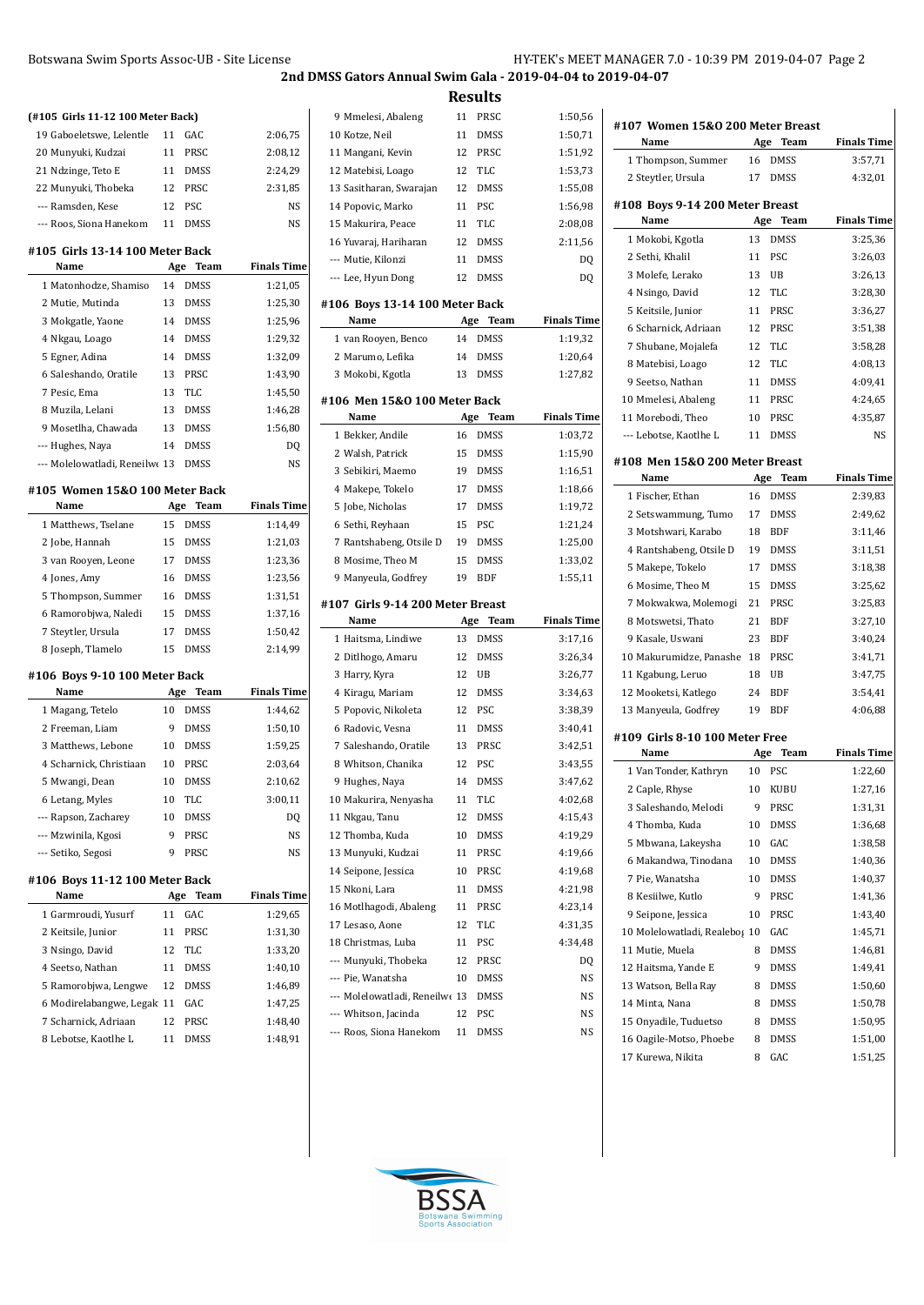**Results**

Mutie, Mutinda 13 DMSS 1:13,33

| (#109 Girls 8-10 100 Meter Free)          |     |                     |                    |
|-------------------------------------------|-----|---------------------|--------------------|
| 18 Radovic, Marina                        | 10  | <b>DMSS</b>         | 1:54,74            |
| 19 Chalashika, Resego                     | 9   | <b>PRSC</b>         | 1:55,49            |
| 20 Mojalemotho, Abale                     | 10  | PRSC                | 1:56,90            |
| 21 Makuke, Karen                          | 10  | GAC                 | 1:57,08            |
| 22 Ramakoloi, Rorisang                    | 9   | PRSC                | 1:59,13            |
| 23 Sudharshan, Tharsha                    | 9   | PRSC                | 2:03,25            |
| 24 Modikana, Neelo                        | 10  | <b>TLC</b>          | 2:07,24            |
| 25 Shaikh, Azra                           | 8   | <b>KUBU</b>         | 2:09,21            |
| 26 Redman, Lelomo                         | 8   | GAC                 | 2:13,18            |
| 27 Seadimo, Gorata                        | 8   | <b>BDF</b>          | 2:17,30            |
| --- Makgothi, Emelyn                      | 9   | <b>DMSS</b>         | N <sub>S</sub>     |
| #109 Girls 11-12 100 Meter Free           |     |                     |                    |
| Name                                      | Age | Team                | <b>Finals Time</b> |
| 1 Ditlhogo, Amaru                         | 12  | <b>DMSS</b>         | 1:12,79            |
| 2 Harry, Kyra                             | 12  | UB                  | 1:13,30            |
| 3 Kiragu, Mariam                          | 12  | <b>DMSS</b>         | 1:14,71            |
| 4 Radovic, Vesna                          | 11  | <b>DMSS</b>         | 1:18,08            |
| 5 Khama, Warona                           | 12  | <b>KUBU</b>         | 1:18,87            |
| 6 Tele, Phoebe                            | 12  | <b>DMSS</b>         | 1:19,21            |
| 7 Visser, Tamica                          | 12  | <b>DMSS</b>         | 1:25.57            |
| 8 Popovic, Nikoleta                       | 12  | PSC                 | 1:25,60            |
| 9 Zondagh, Lienke                         | 12  | <b>DMSS</b>         | 1:27,58            |
| 10 Ramakoloi, Thata                       | 11  | PRSC                | 1:29,47            |
| 11 Wambiru, Angela                        | 11  | <b>TLC</b>          | 1:29,74            |
| 12 Lesaso, Aone                           | 12  | TLC                 | 1:32,99            |
| 13 Kotze, Aime                            | 11  | <b>DMSS</b>         | 1:33,91            |
| 14 Oagile-Motso, Renee                    | 11  | <b>DMSS</b>         | 1:35,02            |
| 15 Baleseng, Arefa                        | 11  | <b>BDF</b>          | 1:37,72            |
| 16 Ingwe, Sally                           | 11  | <b>DMSS</b>         | 1:39,69            |
| 17 Zambane, Aone                          | 11  | <b>TLC</b>          | 1:39,70            |
| 18 Nkoni, Lara                            | 11  | <b>DMSS</b>         | 1:39,98            |
| 19 Kesiilwe, Katlego                      | 11  | PRSC                | 1:40,97            |
| 20 Khan. Mahira                           | 12  | PSC                 | 1:43.55            |
| 21 Munyuki, Kudzai                        | 11  | PRSC                | 1:44,15            |
| 22 Motlhagodi, Abaleng                    | 11  | PRSC                | 1:46,63            |
| 23 Makurira, Nenyasha                     | 11  | TLC                 | 1:47,08            |
| 24 Nkgau, Tanu                            | 12  | <b>DMSS</b>         | 1:47,94            |
| 25 Munyuki, Thobeka                       | 12  | PRSC                | 1:49,06            |
|                                           | 11  |                     |                    |
| 26 Ndzinge, Teto E<br>27 Morolong, Marang | 12  | DMSS<br><b>DMSS</b> | 1:54,83<br>1:55,89 |
|                                           |     |                     |                    |
| 28 Gaboeletswe, Lelentle                  | 11  | GAC                 | 1:56,84            |
| 29 Mosetlha, Wanano                       | 12  | <b>DMSS</b>         | 2:13,58            |
| --- Roos, Siona Hanekom                   | 11  | <b>DMSS</b>         | NS                 |
| --- Ramsden, Kese                         | 12  | PSC                 | NS                 |
| #109  Girls 13-14 100 Meter Free          |     |                     |                    |
| Name                                      |     | Age Team            | <b>Finals Time</b> |
| 1 Egner, Maxine                           |     | 14 DMSS             | 1:02.24            |

| Age Team          | <b>Finals Time</b> |
|-------------------|--------------------|
| <b>DMSS</b><br>14 | 1:02.24            |
| <b>DMSS</b><br>14 | 1:07.95            |
| <b>DMSS</b><br>14 | 1:10,12            |
| <b>DMSS</b><br>13 | 1:10.63            |
| <b>DMSS</b><br>14 | 1:13,25            |
|                   |                    |

| 7 Hughes, Naya                         | 14  | DMSS        | 1:15,84            |
|----------------------------------------|-----|-------------|--------------------|
| 8 Saleshando, Oratile                  | 13  | PRSC        | 1:30,07            |
| 9 Muzila, Lelani                       | 13  | <b>DMSS</b> | 1:30,09            |
| 10 Mosetlha, Chawada                   | 13  | <b>DMSS</b> | 1:33,56            |
| 11 Pesic, Ema                          | 13  | TLC         | 1:34,34            |
| --- Mokgatle, Yaone                    | 14  | <b>DMSS</b> | NS                 |
| --- Molelowatladi, Reneilwe 13         |     | <b>DMSS</b> | NS                 |
| #109 Women 15&0 100 Meter Free         |     |             |                    |
| Name                                   | Age | Team        | <b>Finals Time</b> |
| 1 Matthews, Tselane                    | 15  | DMSS        | 1:05,17            |
| 2 Jobe, Hannah                         | 15  | <b>DMSS</b> | 1:07,87            |
| 3 Jones, Amy                           | 16  | <b>DMSS</b> | 1:09,75            |
| 4 van Rooyen, Leone                    | 17  | <b>DMSS</b> | 1:12,29            |
| 5 Ramorobjwa, Naledi                   | 15  | <b>DMSS</b> | 1:19,50            |
| 6 Thompson, Summer                     | 16  | <b>DMSS</b> | 1:19,57            |
| 7 Steytler, Ursula                     | 17  | <b>DMSS</b> | 1:34,76            |
| 8 Masabata, Queen                      | 19  | <b>BDF</b>  | 1:41,22            |
| 9 Kelebemang, Lebogang                 | 21  | UB          | 1:43,95            |
| 10 Joseph, Tlamelo                     | 15  | <b>DMSS</b> | 1:47,45            |
| 11 Seselamarumo, Sekgabo 23            |     | UB          | 2:03,52            |
| --- Tsholofelo, Ratshosa               | 23  | UB          | NS                 |
| #110 Boys 8-10 100 Meter Free          |     |             |                    |
| Name                                   | Age | Team        | <b>Finals Time</b> |
| 1 Khonat, Rayhan                       | 10  | <b>PSC</b>  | 1:17,28            |
| 2 Magang, Tetelo                       | 10  | DMSS        | 1:23,44            |
| 3 Caple, Preston                       | 8   | KUBU        | 1:23,91            |
| 4 Kadzirange, Tatenda                  | 10  | GAC         | 1:30,27            |
| 5 Rapson, Zacharey                     | 10  | <b>DMSS</b> | 1:32,34            |
|                                        |     |             |                    |
| 6 Freeman, Liam                        | 9   | <b>DMSS</b> | 1:33,34            |
| 7 Ardern, Luther                       | 8   | KUBU        | 1:34,11            |
| 8 Matthews, Lebone                     | 10  | <b>DMSS</b> | 1:40,66            |
| 9 Jarvis, Miles                        | 8   | DMSS        | 1:44,06            |
| 10 Morebodi, Theo                      | 10  | PRSC        | 1:45,03            |
| 11 Mwangi, Dean                        | 10  | DMSS        | 1:46,38            |
| 12 Scharnick, Christiaan               | 10  | PRSC        | 1:49,54            |
| 13 Modirelabangwe, Tema                | 9   | GAC         | 1:59,36            |
| 14 Zambane, Anele                      | 8   | <b>TLC</b>  | 2:39,69            |
| --- Setiko, Segosi                     | 9   | PRSC        | NS                 |
| --- Mzwinila, Kgosi                    | 9   | PRSC        | NS                 |
|                                        |     |             |                    |
| #110 Boys 11-12 100 Meter Free<br>Name | Age | Team        | <b>Finals Time</b> |
| 1 Keitsile, Junior                     | 11  | PRSC        | 1:12,02            |
| 2 Lee, Hyun Dong                       | 12  | <b>DMSS</b> | 1:14,60            |
| 3 Garmroudi, Yusurf                    | 11  | GAC         | 1:17,15            |
| 4 Nsingo, David                        | 12  | TLC         | 1:22,43            |
| 5 Sethi, Khalil                        | 11  | PSC         | 1:23,29            |
| 6 Mmelesi, Abaleng                     | 11  | PRSC        | 1:23,50            |
| 7 Seetso, Nathan                       | 11  | <b>DMSS</b> | 1:24,48            |
| 8 Mangani, Kevin                       | 12  | PRSC        | 1:27,04            |
| 9 Kotze, Neil                          | 11  | DMSS        | 1:28,61            |

L

|                                |          | GAC         |                    |
|--------------------------------|----------|-------------|--------------------|
| 11 Modirelabangwe, Legak 11    | 11       |             | 1:31,56<br>1:33,10 |
| 12 Mutie, Kilonzi              |          | <b>DMSS</b> |                    |
| 13 Ramorobjwa, Lengwe          | 12       | <b>DMSS</b> | 1:34,22            |
| 14 Scharnick, Adriaan          | 12<br>12 | PRSC        | 1:35,84            |
| 15 Mulale, Eleriwe             |          | <b>BDF</b>  | 1:36,98            |
| 16 Matebisi, Loago             | 12       | TLC         | 1:36,99            |
| 17 Manase, Wesley              | 12       | TLC         | 1:37,74            |
| 18 Mabua, Resego               | 11       | GAC         | 1:37,90            |
| 19 Seadimo, Ernest             | 12       | <b>BDF</b>  | 1:38,21            |
| 20 Popovic, Marko              | 11       | PSC         | 1:38,76            |
| 21 Matenge, Larona             | 11       | <b>BDF</b>  | 1:40,30            |
| 22 Sasitharan, Swarajan        | 12       | <b>DMSS</b> | 1:40,49            |
| 23 Kgengwenyane, Lentle        | 11       | TLC         | 1:41,03            |
| 24 Khan, Zeeshan               | 11       | <b>PSC</b>  | 1:42,14            |
| 25 Makurira, Peace             | 11       | TLC         | 1:43,99            |
| 26 Yuvaraj, Hariharan          | 12       | <b>DMSS</b> | 1:45,12            |
| 27 Shubane, Mojalefa           | 12       | TLC<br>GAC  | 1:55,44            |
| --- Ramatlhodi, Lefika         | 11       |             | NS                 |
| --- Gai, Tian Cong             | 12       | <b>DMSS</b> | NS                 |
| #110 Boys 13-14 100 Meter Free |          |             |                    |
| Name                           | Age      | Team        | <b>Finals Time</b> |
| 1 van Rooyen, Benco            | 14       | <b>DMSS</b> | 1:03,05            |
| 2 Marumo, Lefika               | 14       | <b>DMSS</b> | 1:10,45            |
| 3 Molefe, Lerako               | 13       | UB          | 1:12,85            |
| 4 Matija, Tumo                 | 13       | GAC         | 1:13,55            |
|                                | 13       | <b>BDF</b>  | 1:15,32            |
| 5 Seetso, Thabang              |          |             |                    |
| 6 Mokobi, Kgotla               | 13       | <b>DMSS</b> | 1:25,05            |
| 7 Seleke, Thabiso              | 14       | <b>BDF</b>  | 1:34,06            |
| #110 Men 15&0 100 Meter Free   |          |             |                    |
| Name                           | Age      | Team        | <b>Finals Time</b> |
| 1 Bekker, Andile               | 16       | <b>DMSS</b> | 55,58              |
| 2 Matija, Kitso                | 20       | GAC         | 56,94              |
| 3 Walsh, Patrick               | 15       | <b>DMSS</b> | 59,88              |
| 4 Dzingai, Solomon             | 18       | UB          | 59,92              |
| 5 Bekker, Zinhle               | 17       | <b>DMSS</b> | 1:01,84            |
| 6 Setswammung, Tumo            | 17       | DMSS        | 1:02,02            |
| 7 Sebikiri, Maemo              | 19       | <b>DMSS</b> | 1:02,13            |
| 8 Kang, Lefa                   | 16       | UB          | 1:02,29            |
| 9 Harry, Ethan                 | 15       | UB          | 1:03,51            |
| 10 Makepe, Tokelo              | 17       | DMSS        | 1:04,14            |
| 11 Jobe, Nicholas              | 17       | DMSS        | 1:05,10            |
| 12 Rantshabeng, Otsile D       | 19       | DMSS        | 1:09,72            |
| 13 Motshwari, Karabo           | 18       | BDF         | 1:10,05            |
| 14 Freeman, Peter              | 44       | DMSS        | 1:10,36            |
| *15 Matsake, Kutlwano          | 19       | BDF         | 1:13,05            |
| *15 Mosime, Theo M             | 15       | DMSS        | 1:13,05            |
| 17 Makurumidze, Panashe        | 18       | PRSC        | 1:15,28            |
| 18 Dyumthi, Siyabonga          | 18       | BDF         | 1:17,61            |
| 19 Motswetsi, Thato            | 21       | BDF         | 1:18,01            |
| 20 Tselanyani, Austin          | 19       | BDF         | 1:20,60            |
| 21 Magetse, Tsaone             | 22       | UB          | 1:21,35            |
| 22 Mokwakwa, Molemogi          | 21       | PRSC        | 1:21,38            |

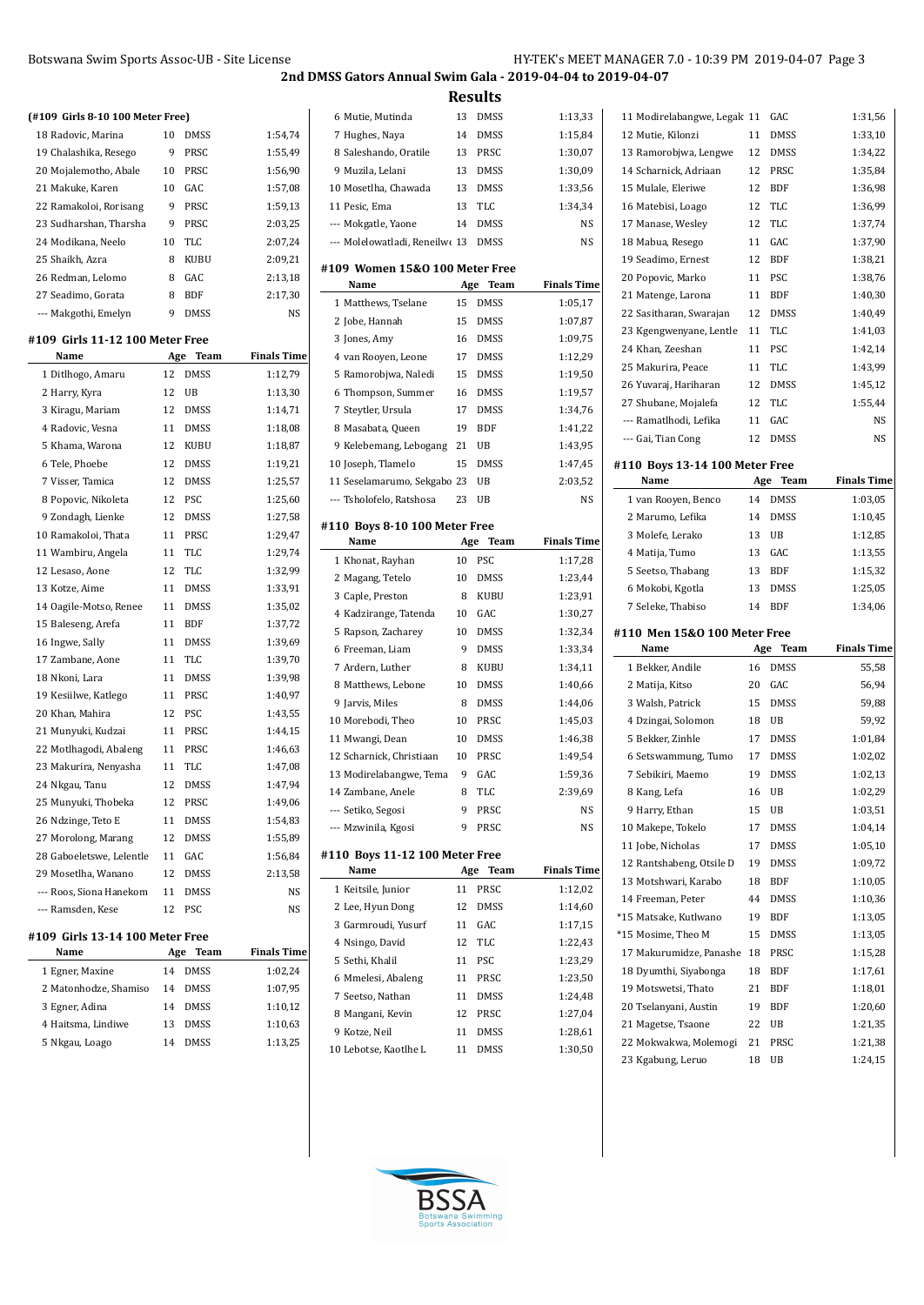| (#110 Men 15&0 100 Meter Free) |     |             |                    |
|--------------------------------|-----|-------------|--------------------|
| 24 Ipotseng, Clinton           | 20  | UB          | 1:28,36            |
| 25 Molatlheng, Clifford        | 22  | UB          | 1:33,16            |
| 26 Nkabinde, Bodwa             | 17  | <b>DMSS</b> | 1:33,52            |
| 27 Manyeula, Godfrey           | 19  | <b>BDF</b>  | 1:34,32            |
| #111  Girls 8-10 50 Meter Flv  |     |             |                    |
| Name                           | Age | Team        | <b>Finals Time</b> |
| 1 Van Tonder, Kathryn          | 10  | PSC         | 41,37              |
| 2 Merafhe, Naledi              | 10  | <b>PSC</b>  | 46,57              |
| 3 Molelowatladi, Realebos 10   |     | GAC         | 48,96              |
| 4 Kesiilwe, Kutlo              | 9   | <b>PRSC</b> | 50,12              |
| 5 Seipone, Jessica             | 10  | PRSC        | 51,42              |
| 6 Saleshando, Melodi           | 9   | PRSC        | 51,94              |
| 7 Pie, Wanatsha                | 10  | <b>DMSS</b> | 1:00,20            |
| 8 Makandwa. Tinodana           | 10  | <b>DMSS</b> | 1:00,35            |
| 9 Kadzrirange, Stephanie       | 8   | GAC.        | 1:00,38            |
| 10 Thomba, Kuda                | 10  | <b>DMSS</b> | 1:00,78            |
| 11 Dobah. Aisha                | 10  | <b>KUBU</b> | 1:01,32            |
| 12 Makuke, Karen               | 10  | GAC.        | 1:01,99            |
| 13 Modikana, Neelo             | 10  | <b>TLC</b>  | 1:02,24            |
| 14 Mutie, Muela                | 8   | <b>DMSS</b> | 1:02,31            |
| 15 Ramakoloi, Rorisang         | 9   | PRSC        | 1:04,38            |
| 16 Minta, Nana                 | 8   | <b>DMSS</b> | 1:05,46            |
| 17 Chalashika, Resego          | 9   | PRSC        | 1:08.16            |
| 18 Onyadile, Tuduetso          | 8   | <b>DMSS</b> | 1:08,88            |
| 19 Oagile-Motso, Phoebe        | 8   | <b>DMSS</b> | 1:19,65            |
| 20 Zhang, Sunran               | 8   | GAC         | 1:25,74            |
| --- Haitsma. Yande E           | 9   | <b>DMSS</b> | DO                 |
| --- Suresh, Keertivagini       | 10  | GAC         | NS                 |

### **#111 Girls 11-12 50 Meter Fly**

| Name                     |    | Team<br>Age | <b>Finals Time</b> |  |
|--------------------------|----|-------------|--------------------|--|
| 1 Harry, Kyra            | 12 | UB          | 35,69              |  |
| 2 Khama, Warona          | 12 | <b>KUBU</b> | 39,19              |  |
| 3 Kiragu, Mariam         | 12 | <b>DMSS</b> | 39,32              |  |
| 4 Ditlhogo, Amaru        | 12 | <b>DMSS</b> | 39,35              |  |
| 5 Popovic, Nikoleta      | 12 | PSC         | 41,10              |  |
| 6 Tele, Phoebe           | 12 | <b>DMSS</b> | 41,24              |  |
| 7 Radovic, Vesna         | 11 | <b>DMSS</b> | 43,48              |  |
| 8 Whitson, Jacinda       | 12 | PSC         | 43,99              |  |
| 9 Ramakoloi, Thata       | 11 | PRSC        | 47,12              |  |
| 10 Lesaso, Aone          | 12 | <b>TLC</b>  | 48.88              |  |
| 11 Zondagh, Lienke       | 12 | <b>DMSS</b> | 49,75              |  |
| 12 Kesiilwe, Katlego     | 11 | PRSC        | 50,63              |  |
| 13 Khan, Mahira          | 12 | PSC         | 51,17              |  |
| 14 Gaboeletswe, Lelentle | 11 | GAC         | 51,40              |  |
| 15 Zambane, Aone         | 11 | <b>TLC</b>  | 51,60              |  |
| 16 Ingwe, Sally          | 11 | <b>DMSS</b> | 52,34              |  |
| 17 Oagile-Motso, Renee   | 11 | <b>DMSS</b> | 53,69              |  |
| 18 Baleseng, Arefa       | 11 | <b>BDF</b>  | 56,68              |  |
| 19 Munyuki, Kudzai       | 11 | PRSC        | 57,50              |  |
| 20 Kotze, Aime           | 11 | DMSS        | 1:00,15            |  |

--- Makgothi, Emelyn 9 DMSS NS

# **Results** 21 Ndzinge, Teto E 11 DMSS 1:01,70 Nkgau, Tanu 12 DMSS 1:05,64 Nkoni, Lara 11 DMSS 1:06,88 Munyuki, Thobeka 12 PRSC 1:15,77 Lekoko, Rorisang 11 TLC 1:16,92 Christmas, Luba 11 PSC 1:56,16 --- Roos, Siona Hanekom 11 DMSS NS --- Visser, Tamica 12 DMSS NS --- Wambiru, Angela 11 TLC NS --- Ramsden, Kese 12 PSC NS **#111 Girls 13-14 50 Meter Fly Name Age Team Finals Time** Egner, Maxine 14 DMSS 30,93 2 Matonhodze, Shamiso 14 DMSS 34,53 Mutie, Mutinda 13 DMSS 34,69 Hughes, Naya 14 DMSS 37,90 Haitsma, Lindiwe 13 DMSS 38,13 Mokgatle, Yaone 14 DMSS 38,33 Egner, Adina 14 DMSS 40,97 Nkgau, Loago 14 DMSS 43,01 Saleshando, Oratile 13 PRSC 46,67 10 Pesic, Ema 13 TLC 50,46 Mosetlha, Chawada 13 DMSS 51,06 12 Muzila, Lelani 13 DMSS 53,30 --- Molelowatladi, Reneilwe 13 DMSS NS

#### **#111 Women 15&O 50 Meter Fly**

| Name                   |    | Age Team    | <b>Finals Time</b> |  |  |
|------------------------|----|-------------|--------------------|--|--|
| 1 Jones, Amy           | 16 | <b>DMSS</b> | 34,69              |  |  |
| 2 van Rooyen, Leone    | 17 | <b>DMSS</b> | 35,50              |  |  |
| 3 Jobe, Hannah         | 15 | <b>DMSS</b> | 36,73              |  |  |
| 4 Thompson, Summer     | 16 | <b>DMSS</b> | 43,03              |  |  |
| 5 Ramorobjwa, Naledi   | 15 | <b>DMSS</b> | 47,63              |  |  |
| 6 Kelebemang, Lebogang | 21 | UB          | 52,05              |  |  |
| 7 Joseph, Tlamelo      | 15 | DMSS        | 52,13              |  |  |

#### **#112 Boys 8-10 50 Meter Fly**

| Name                     |    | Age<br><b>Team</b> | <b>Finals Time</b> |  |
|--------------------------|----|--------------------|--------------------|--|
| 1 Khonat, Rayhan         | 10 | PSC                | 40,21              |  |
| 2 Mzwinila, Kgosi        | 9  | PRSC               | 46,47              |  |
| 3 Mothelesi, Otsile      | 9  | PSC                | 48,89              |  |
| 4 Modirelabangwe, Tema   | 9  | GAC                | 51,69              |  |
| 5 Matthews, Lebone       | 10 | <b>DMSS</b>        | 52,41              |  |
| 6 Magang, Tetelo         | 10 | <b>DMSS</b>        | 52,60              |  |
| 7 Rapson, Zacharey       | 10 | DMSS               | 53,78              |  |
| 8 Setiko, Segosi         | 9  | PRSC               | 54,09              |  |
| 9 Chilisa, Jerone        | 8  | <b>DMSS</b>        | 55,53              |  |
| 10 Mwangi, Dean          | 10 | <b>DMSS</b>        | 56,41              |  |
| 11 Kadzirange, Tatenda   | 10 | GAC                | 57,53              |  |
| 12 Freeman, Liam         | 9  | <b>DMSS</b>        | 1:01,06            |  |
| 13 Ardern, Luther        | 8  | <b>KUBU</b>        | 1:01,89            |  |
| 14 Morebodi, Theo        | 10 | PRSC               | 1:02,86            |  |
| 15 Scharnick, Christiaan | 10 | PRSC               | 1:07,90            |  |
| 16 Sethibe, Gape         | 10 | GAC                | 1:21,71            |  |

**#112 Boys 11-12 50 Meter Fly Name Age Team Finals Time** Keitsile, Junior 11 PRSC 34,64

| 2 Garmroudi, Yusurf                         | 11       | GAC         | 36,31              |
|---------------------------------------------|----------|-------------|--------------------|
|                                             | 12       | TLC         |                    |
| 3 Nsingo, David                             |          |             | 39,07              |
| 4 Sethi, Khalil                             | 11       | PSC         | 39,58              |
| 5 Lee, Hyun Dong                            | 12       | <b>DMSS</b> | 40,42              |
| 6 Mmelesi, Abaleng                          | 11       | PRSC        | 43,05              |
| 7 Seetso, Nathan                            | 11       | <b>DMSS</b> | 43,93              |
| 8 Mutie, Kilonzi                            | 11       | <b>DMSS</b> | 47,61              |
| 9 Scharnick, Adriaan                        | 12       | PRSC        | 47,70              |
| 10 Modirelabangwe, Legak 11                 |          | GAC         | 47,89              |
| 11 Manase, Wesley                           | 12       | <b>TLC</b>  | 50,84              |
| 12 Lebotse, Kaotlhe L                       | 11       | <b>DMSS</b> | 51,83              |
| 13 Kgengwenyane, Lentle                     | 11       | TLC         | 54,52              |
| *14 Ramorobjwa, Lengwe                      | 12       | <b>DMSS</b> | 55,51              |
| *14 Mangani, Kevin                          | 12       | PRSC        | 55,51              |
| 16 Sasitharan, Swarajan                     | 12       | <b>DMSS</b> | 55,89              |
| 17 Khan, Zeeshan                            | 11       | <b>PSC</b>  | 56,97              |
| 18 Makurira, Peace                          | 11       | TLC         | 1:00,27            |
| 19 Kotze, Neil                              | 11       | <b>DMSS</b> | 1:03,91            |
| --- Matebisi, Loago                         | 12       | <b>TLC</b>  | NS                 |
|                                             |          |             |                    |
| #112 Boys 13-14 50 Meter Fly<br>Name        | Age      | Team        | <b>Finals Time</b> |
| 1 van Rooven, Benco                         | 14       | <b>DMSS</b> |                    |
|                                             | 14       |             | 32,98              |
| 2 Marumo, Lefika                            |          | <b>DMSS</b> | 34,69              |
| 3 Seetso, Thabang                           | 13       | BDF         | 35,51              |
| 4 Matija, Tumo                              | 13       | GAC         | 37,23              |
| 5 Mokobi, Kgotla                            | 13       | <b>DMSS</b> | 37,34              |
| 6 Molefe, Lerako                            | 13       | UB          | 38,80              |
| 7 Seleke, Thabiso                           | 14       | <b>BDF</b>  | 55,59              |
| #112 Men 15&0 50 Meter Fly                  |          |             |                    |
| Name                                        | Age      | Team        | <b>Finals Time</b> |
| 1 Matija, Kitso                             | 20       | GAC         | 27,53              |
| 2 Van Niekerk, Willem                       | 20       | GAC         | 29,23              |
| 3 Sebikiri, Maemo                           | 19       | <b>DMSS</b> | 29,31              |
| 4 Walsh, Patrick                            | 15       | <b>DMSS</b> | 29,50              |
| 5 Fischer, Ethan                            | 16       | <b>DMSS</b> | 29,57              |
| 6 Setswammung, Tumo                         | 17       | <b>DMSS</b> | 29,77              |
| 7 Kang, Lefa                                | 16       | UB          | 30,47              |
| 8 Harry, Ethan                              | 15       | UB          | 30,64              |
| 9 Bekker, Zinhle                            | 17       | DMSS        | 30,91              |
| 10 Makepe, Tokelo                           | 17       | DMSS        | 32,75              |
| 11 Rantshabeng, Otsile D                    | 19       | <b>DMSS</b> | 33,72              |
| 12 Motshwari, Karabo                        | 18       | BDF         | 33,92              |
| 13 Mosime, Theo M                           | 15       | <b>DMSS</b> |                    |
| 14 Sethi, Reyhaan                           |          |             |                    |
| 15 Mokwakwa, Molemogi                       |          |             | 34,00              |
|                                             | 15       | PSC         | 34,26              |
|                                             | 21       | PRSC        | 36,79              |
| 16 Makurumidze, Panashe                     | 18       | PRSC        | 38,06              |
| 17 Jobe, Nicholas                           | 17       | DMSS        | 38,15              |
| 18 Motswetsi, Thato<br>19 Matsake, Kutlwano | 21<br>19 | BDF<br>BDF  | 38,87<br>42,89     |

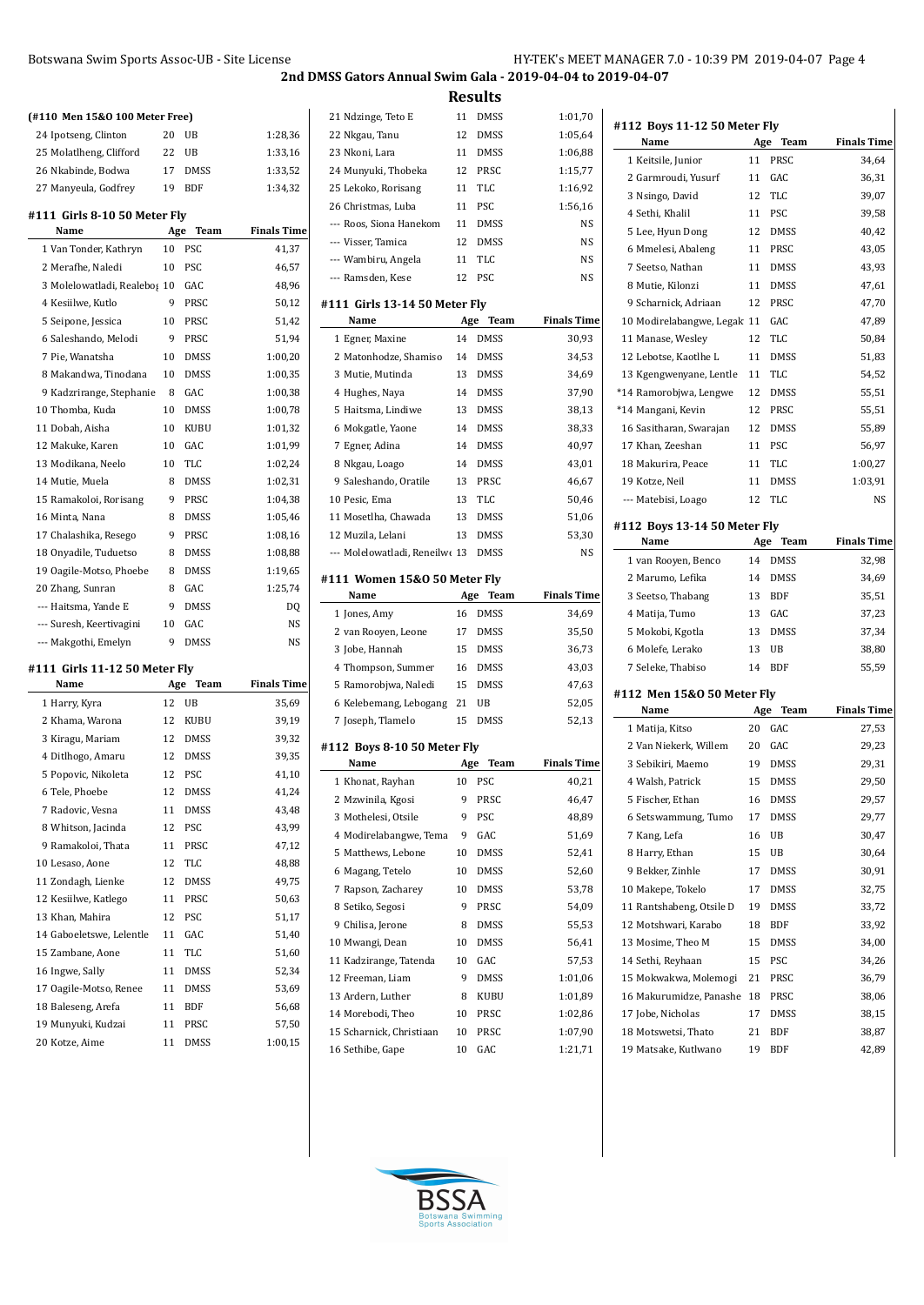## Botswana Swim Sports Assoc-UB - Site License H

**2nd DMSS Gators Annual Swim Gala - 2019-04-04 to 2019-04-07**

**Results**

| (#112 Men 15&0 50 Meter Fly)                   |       |             |                                         | --- DMSS                                 |    | C           | X2:22,43                  |
|------------------------------------------------|-------|-------------|-----------------------------------------|------------------------------------------|----|-------------|---------------------------|
| 20 Ipotseng, Clinton                           | 20 UB |             | 45,82                                   | Thompson, Summer W16                     |    |             | Rantshabeng, Otsile D M19 |
| 21 Pelokgosi, Tlotlo                           | 19    | <b>BDF</b>  | 46,21                                   | Sebikiri, Maemo M19                      |    |             | Nkgau, Loago W14          |
| 22 Mathibe, Prince                             | 20    | UB          | 51,32                                   | --- UB                                   |    | B           | DQ                        |
| 23 Nkabinde, Bodwa                             | 17    | <b>DMSS</b> | 58,02                                   | Seselamarumo, Sekgabo W. Harry, Kyra W12 |    |             |                           |
|                                                |       |             |                                         | Kgabung, Leruo M18                       |    |             | Mathibe, Prince M20       |
| #113 Mixed 9-14 200 Meter Medley Relay<br>Team |       | Relay       | <b>Finals Time</b>                      |                                          |    |             |                           |
| 1 DMSS                                         | A     |             | 2:20,89                                 | #114 Girls 9-14 200 Meter Free<br>Name   |    | Age Team    | <b>Finals Time</b>        |
| Haitsma, Lindiwe W13                           |       |             |                                         | 1 Egner, Maxine                          |    | 14 DMSS     | 2:20,66                   |
| van Rooyen, Benco M14                          |       |             | Mokobi, Kgotla M13<br>Egner, Maxine W14 | 2 Matonhodze, Shamiso                    | 14 | <b>DMSS</b> | 2:36,06                   |
| 2 PSC                                          | A     |             | 2:41,34                                 | 3 Mutie, Mutinda                         | 13 | <b>DMSS</b> | 2:36,44                   |
| Van Tonder, Kathryn W10                        |       |             | Whitson, Jacinda W12                    | 4 Haitsma, Lindiwe                       |    | 13 DMSS     | 2:37,72                   |
| Sethi, Khalil M11                              |       |             | Khonat, Rayhan M10                      | 5 Kiragu, Mariam                         | 12 | <b>DMSS</b> | 2:40,32                   |
| 3 PRSC                                         | A     |             | 2:44,19                                 |                                          |    | 14 DMSS     |                           |
|                                                |       |             |                                         | 6 Egner, Adina                           |    | 12 UB       | 2:40,72                   |
| Ramakoloi, Thata W11                           |       |             | Saleshando, Oratile W13                 | 7 Harry, Kyra                            |    |             | 2:44,66                   |
| Keitsile, Junior M11                           | B     |             | Mmelesi, Abaleng M11                    | 8 Ditlhogo, Amaru                        |    | 12 DMSS     | 2:45,06                   |
| 4 GAC                                          |       |             | 2:51,98                                 | 9 Hughes, Naya                           |    | 14 DMSS     | 2:47,53                   |
| Garmroudi, Yusurf M11                          |       |             | Molelowatladi, Realeboga V              | 10 Nkgau, Loago                          |    | 14 DMSS     | 2:48,35                   |
| Matija, Tumo M13                               |       |             | Mbwana, Lakeysha W10                    | 11 Mokgatle, Yaone                       | 14 | <b>DMSS</b> | 2:48,99                   |
| 5 TLC                                          | A     |             | 2:52,02                                 | 12 Radovic, Vesna                        |    | 11 DMSS     | 2:59,05                   |
| Lesaso, Aone W12                               |       |             | Matebisi, Loago M12                     | 13 Tele, Phoebe                          |    | 12 DMSS     | 3:04,56                   |
| Nsingo, David M12                              |       |             | Wambiru, Angela W11                     | 14 Ramakoloi, Thata                      | 11 | PRSC        | 3:05,27                   |
| 6 KUBU                                         | A     |             | 3:07,44                                 | 15 Whitson, Jacinda                      |    | 12 PSC      | 3:07,32                   |
| Caple, Rhyse W10                               |       |             | Ardern, Luther M8                       | 16 Zondagh, Lienke                       |    | 12 DMSS     | 3:13,35                   |
| Khama, Warona W12                              |       |             | Caple, Preston M8                       | 17 Saleshando, Oratile                   |    | 13 PRSC     | 3:15,84                   |
| --- DMSS                                       | C     |             | X2:36,43                                | 18 Wambiru, Angela                       | 11 | <b>TLC</b>  | 3:21,28                   |
| Lee, Hyun Dong M12                             |       |             | Radovic, Vesna W11                      | 19 Muzila, Lelani                        | 13 | <b>DMSS</b> | 3:23,35                   |
| Mutie, Mutinda W13                             |       |             | Magang, Tetelo M10                      | 20 Lesaso, Aone                          |    | 12 TLC      | 3:27,76                   |
| --- DMSS                                       | B     |             | X2:38,32                                | 21 Mbwana, Lakeysha                      | 10 | GAC         | 3:35,07                   |
| Mokgatle, Yaone W14                            |       |             | Ditlhogo, Amaru W12                     | 22 Kotze, Aime                           | 11 | <b>DMSS</b> | 3:35,60                   |
| Seetso, Nathan M11                             |       |             | Marumo, Lefika M14                      | 23 Ingwe, Sally                          |    | 11 DMSS     | 3:35,76                   |
| --- PSC                                        | B     |             | X3:06,19                                | 24 Nkoni, Lara                           | 11 | <b>DMSS</b> | 3:36,37                   |
| Popovic, Marko M11                             |       |             | Merafhe, Naledi W10                     | 25 Thomba, Kuda                          | 10 | DMSS        | 3:36,78                   |
| Popovic, Nikoleta W12                          |       |             | Khan, Zeeshan M11                       | 26 Zambane, Aone                         | 11 | <b>TLC</b>  | 3:41,34                   |
| --- TLC                                        | B     |             | X3:14,45                                | 27 Pie, Wanatsha                         | 10 | <b>DMSS</b> | 3:41,78                   |
| Pesic, Ema W13                                 |       |             | Shubane, Mojalefa M12                   | 28 Oagile-Motso, Renee                   | 11 | DMSS        | 3:43,51                   |
| Zambane, Aone W11                              |       |             | Manase, Wesley M12                      | 29 Nkgau, Tanu                           |    | 12 DMSS     | 3:45,28                   |
| --- PRSC                                       | B     |             | X3:25,28                                | 30 Kesiilwe, Katlego                     | 11 | PRSC        | 3:48,52                   |
| Kesiilwe, Katlego W11                          |       |             | Motlhagodi, Abaleng W11                 | 31 Munyuki, Kudzai                       |    | 11 PRSC     | 3:49,77                   |
| Mangani, Kevin M12                             |       |             | Scharnick, Adriaan M12                  | 32 Motlhagodi, Abaleng                   |    | 11 PRSC     | 3:57,95                   |
| --- GAC                                        | A     |             | X3:26,06                                | 33 Seipone, Jessica                      | 10 | PRSC        | 3:59,91                   |
| Pelotona, Arona W9                             |       |             | Mabua, Resego M11                       | 34 Munyuki, Thobeka                      | 12 | PRSC        | 4:10,64                   |
| Modirelabangwe, Legakwa Kurewa, Nikita W8      |       |             |                                         | --- Molelowatladi, Reneilwe 13           |    | <b>DMSS</b> | NS                        |
| #112 Mived 1580.200 Meter Medley Polay         |       |             |                                         | --- Roos, Siona Hanekom                  | 11 | <b>DMSS</b> | <b>NS</b>                 |

## **#113 Mixed 15&O 200 Meter Medley Relay**

| Team                                             | Relay | <b>Finals Time</b>    |
|--------------------------------------------------|-------|-----------------------|
| 1 DMSS                                           | А     | 2:08.40               |
| Matthews, Tselane W15                            |       | Fischer, Ethan M16    |
| van Rooyen, Leone W17                            |       | Bekker, Andile M16    |
| 2 UB                                             | A     | 3:03.48               |
| Kelebemang, Lebogang W2 Magetse, Tsaone M22      |       |                       |
| Magocha, Gertrude P W18 Molatlheng, Clifford M22 |       |                       |
| $-$ DMSS                                         | В     | X2:12.50              |
| Jobe, Hannah W15                                 |       | Setswammung, Tumo M17 |
| Walsh. Patrick M15                               |       | Jones, Amy W16        |
|                                                  |       |                       |

| Sebikiri, Maemo M19                      |    | Nkgau, Loago W14    |                    |
|------------------------------------------|----|---------------------|--------------------|
| --- UB                                   |    | B                   | <b>DQ</b>          |
| Seselamarumo, Sekgabo W. Harry, Kyra W12 |    |                     |                    |
| Kgabung, Leruo M18                       |    | Mathibe, Prince M20 |                    |
| #114  Girls 9-14 200 Meter Free          |    |                     |                    |
| Name                                     |    | Age Team            | <b>Finals Time</b> |
| 1 Egner, Maxine                          | 14 | <b>DMSS</b>         | 2:20,66            |
| 2 Matonhodze, Shamiso                    | 14 | <b>DMSS</b>         | 2:36,06            |
| 3 Mutie, Mutinda                         | 13 | <b>DMSS</b>         | 2:36,44            |
| 4 Haitsma, Lindiwe                       | 13 | <b>DMSS</b>         | 2:37,72            |
| 5 Kiragu, Mariam                         | 12 | <b>DMSS</b>         | 2:40,32            |
| 6 Egner, Adina                           | 14 | <b>DMSS</b>         | 2:40,72            |
| 7 Harry, Kyra                            | 12 | UB                  | 2:44,66            |
| 8 Ditlhogo, Amaru                        | 12 | <b>DMSS</b>         | 2:45,06            |
| 9 Hughes, Naya                           | 14 | <b>DMSS</b>         | 2:47,53            |
| 10 Nkgau, Loago                          | 14 | <b>DMSS</b>         | 2:48,35            |
| 11 Mokgatle, Yaone                       | 14 | <b>DMSS</b>         | 2:48,99            |
| 12 Radovic, Vesna                        | 11 | <b>DMSS</b>         | 2:59,05            |
| 13 Tele, Phoebe                          | 12 | <b>DMSS</b>         | 3:04,56            |
| 14 Ramakoloi, Thata                      | 11 | PRSC                | 3:05,27            |
| 15 Whitson, Jacinda                      | 12 | PSC                 | 3:07,32            |
| 16 Zondagh, Lienke                       | 12 | <b>DMSS</b>         | 3:13,35            |
| 17 Saleshando, Oratile                   | 13 | PRSC                | 3:15,84            |
| 18 Wambiru, Angela                       | 11 | <b>TLC</b>          | 3:21,28            |
| 19 Muzila, Lelani                        | 13 | <b>DMSS</b>         | 3:23,35            |
| 20 Lesaso, Aone                          | 12 | TLC                 | 3:27,76            |
| 21 Mbwana, Lakeysha                      | 10 | GAC                 | 3:35,07            |
| 22 Kotze, Aime                           | 11 | <b>DMSS</b>         | 3:35,60            |
| 23 Ingwe, Sally                          | 11 | <b>DMSS</b>         | 3:35,76            |
| 24 Nkoni, Lara                           | 11 | <b>DMSS</b>         | 3:36,37            |
| 25 Thomba, Kuda                          | 10 | <b>DMSS</b>         | 3:36,78            |
| 26 Zambane, Aone                         | 11 | <b>TLC</b>          | 3:41,34            |
| 27 Pie, Wanatsha                         | 10 | <b>DMSS</b>         | 3:41,78            |
| 28 Oagile-Motso, Renee                   | 11 | <b>DMSS</b>         | 3:43,51            |
| 29 Nkgau, Tanu                           | 12 | <b>DMSS</b>         | 3:45,28            |
| 30 Kesiilwe, Katlego                     | 11 | PRSC                | 3:48,52            |
| 31 Munyuki, Kudzai                       | 11 | PRSC                | 3:49,77            |
| 32 Motlhagodi, Abaleng                   | 11 | PRSC                | 3:57,95            |
| 33 Seipone, Jessica                      | 10 | PRSC                | 3:59,91            |
| 34 Munyuki, Thobeka                      | 12 | PRSC                | 4:10,64            |
| --- Molelowatladi, Reneilwe 13           |    | DMSS                | NS                 |
| --- Roos, Siona Hanekom                  | 11 | <b>DMSS</b>         | N <sub>S</sub>     |
| #114 Women 15-24 200 Meter Free          |    |                     |                    |

| Name |                      | Team<br>Age       | <b>Finals Time</b> |
|------|----------------------|-------------------|--------------------|
|      | 1 Matthews, Tselane  | <b>DMSS</b><br>15 | 2:23,56            |
|      | 2 Jobe, Hannah       | <b>DMSS</b><br>15 | 2:33,76            |
|      | 3 Jones, Amy         | <b>DMSS</b><br>16 | 2:36,31            |
|      | 4 van Rooyen, Leone  | <b>DMSS</b><br>17 | 2:41,79            |
|      | 5 Thompson, Summer   | <b>DMSS</b><br>16 | 2:58.48            |
|      | 6 Ramorobjwa, Naledi | <b>DMSS</b><br>15 | 3:00.43            |
|      | 7 Steytler, Ursula   | DMSS<br>17        | 3:23.51            |

| --- Joseph, Tlamelo           | 15  | DMSS        | DQ                 |
|-------------------------------|-----|-------------|--------------------|
| #115 Boys 9-14 200 Meter Free |     |             |                    |
| Name                          | Age | Team        | <b>Finals Time</b> |
| 1 van Rooyen, Benco           | 14  | <b>DMSS</b> | 2:21,92            |
| 2 Marumo, Lefika              | 14  | <b>DMSS</b> | 2:38,81            |
| 3 Molefe, Lerako              | 13  | UB          | 2:50,08            |
| 4 Lee, Hyun Dong              | 12  | <b>DMSS</b> | 2:50,46            |
| 5 Thabang, Seetso             | 13  | <b>BDF</b>  | 2:59,54            |
| 6 Garmroudi, Yusurf           | 11  | GAC         | 3:00,72            |
| 7 Seetso, Nathan              | 11  | <b>DMSS</b> | 3:01,28            |
| 8 Mokobi, Kgotla              | 13  | <b>DMSS</b> | 3:03,39            |
| 9 Sethi, Khalil               | 11  | PSC         | 3:07,16            |
| 10 Nsingo, David              | 12  | TLC         | 3:13,37            |
| 11 Mangani, Kevin             | 12  | PRSC        | 3:14,95            |
| 12 Magang, Tetelo             | 10  | <b>DMSS</b> | 3:14,98            |
| 13 Mmelesi, Abaleng           | 11  | PRSC        | 3:15,04            |
| 14 Ramorobjwa, Lengwe         | 12  | DMSS        | 3:22,53            |
| 15 Kadzirange, Tatenda        | 10  | GAC         | 3:22,75            |
| 16 Kotze, Neil                | 11  | <b>DMSS</b> | 3:26,59            |
| 17 Mutie, Kilonzi             | 11  | DMSS        | 3:26,94            |
| 18 Freeman, Liam              | 9   | <b>DMSS</b> | 3:31,87            |
| 19 Morebodi, Theo             | 10  | PRSC        | 3:35,56            |
| 20 Rapson, Zacharey           | 10  | <b>DMSS</b> | 3:36,93            |
| 21 Matthews, Lebone           | 10  | <b>DMSS</b> | 3:38,10            |
| 22 Scharnick, Adriaan         | 12  | PRSC        | 3:39,00            |
| 23 Motlhabane, Pule           | 14  | PRSC        | 3:40,34            |
| 24 Yuvaraj, Hariharan         | 12  | DMSS        | 3:49,64            |
| 25 Mwangi, Dean               | 10  | <b>DMSS</b> | 3:55,09            |
| 26 Manase, Wesley             | 12  | TLC         | 3:56,49            |
| --- Lebotse, Kaotlhe L        | 11  | <b>DMSS</b> | <b>DQ</b>          |
| #115 Men 15-24 200 Meter Free |     |             |                    |

| Name                         | Age | Team        | <b>Finals Time</b> |
|------------------------------|-----|-------------|--------------------|
| 1 Bekker, Andile             | 16  | <b>DMSS</b> | 2:01,15            |
| *2 Setswammung, Tumo         | 17  | <b>DMSS</b> | 2:15,46            |
| *2 Walsh, Patrick            | 15  | <b>DMSS</b> | 2:15,46            |
| 4 Bekker, Zinhle             | 17  | <b>DMSS</b> | 2:16,82            |
| 5 Van Niekerk, Willem        | 20  | GAC         | 2:20,31            |
| 6 Makepe, Tokelo             | 17  | <b>DMSS</b> | 2:22,82            |
| 7 Sebikiri. Maemo            | 19  | <b>DMSS</b> | 2:29,64            |
| 8 Jobe, Nicholas             | 17  | <b>DMSS</b> | 2:33,21            |
| 9 Dzingai, Solomon           | 18  | UB          | 2:34,24            |
| 10 Harry, Ethan              | 15  | UB          | 2:37,95            |
| 11 Rantshabeng, Otsile D     | 19  | <b>DMSS</b> | 2:38,87            |
| 12 Kang, Lefa                | 16  | UB          | 2:38,93            |
| 13 Mosime, Theo M            | 15  | <b>DMSS</b> | 2:50,59            |
| 14 Makurumidze, Panashe      | 18  | PRSC        | 3:02,26            |
| 15 Ipotseng, Clinton         | 20  | UB          | 3:33,23            |
| --- Mokwakwa, Molemogi       | 21  | PRSC        | D <sub>0</sub>     |
| #115 Men 25&0 200 Meter Free |     |             |                    |
| Name                         | Age | Team        | <b>Finals Time</b> |

| .                | ----<br>------    |         |
|------------------|-------------------|---------|
| 1 Freeman. Peter | 44 DMSS           | 2:45,76 |
| 2 Watson, Trevor | <b>DMSS</b><br>44 | 2:58,61 |

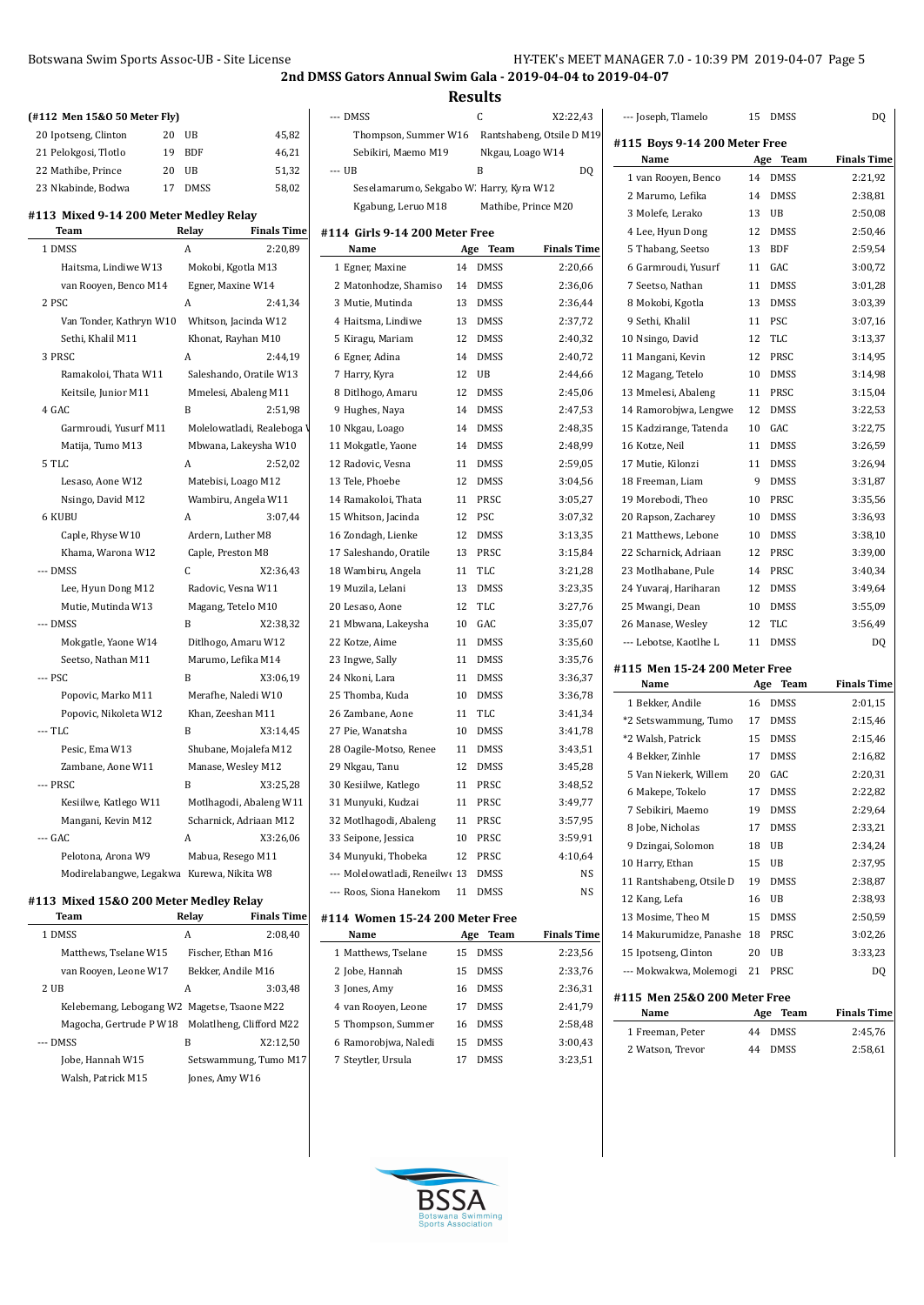| (#115 Men 25&0 200 Meter Free)    |                 |             |                    |
|-----------------------------------|-----------------|-------------|--------------------|
| 3 Gachala, Lawrence               | 48              | BDF         | 3:18,39            |
| #116 Girls 9-10 100 Meter Breast  |                 |             |                    |
| Name                              | Age             | <b>Team</b> | <b>Finals Time</b> |
| 1 Van Tonder, Kathryn             | 10              | <b>PSC</b>  | 1:46,40            |
| 2 Saleshando, Melodi              | 9               | <b>PRSC</b> | 1:55,89            |
| 3 Molelowatladi, Realebos 10      |                 | GAC.        | 1:57,64            |
| 4 Pie, Wanatsha                   | 10              | <b>DMSS</b> | 2:00,70            |
| 5 Seipone, Jessica                | 10 <sup>1</sup> | <b>PRSC</b> | 2:03,97            |
| 6 Williams, Amy                   | 10              | PSC         | 2:06.63            |
| 7 Thomba, Kuda                    | 10              | <b>DMSS</b> | 2:07,04            |
| 8 Mojalemotho, Abale              | 10              | <b>PRSC</b> | 2:16,29            |
| 9 Ramakoloi, Rorisang             | 9               | PRSC        | 2:20,60            |
| 10 Chalashika, Resego             | 9               | <b>PRSC</b> | 2:21,18            |
| 11 Wambiru, Aisha                 | 9               | <b>TLC</b>  | 2:29,23            |
| --- Kesiilwe, Kutlo               | 9               | <b>PRSC</b> | D <sub>0</sub>     |
| --- Suresh, Keertivagini          | 10              | GAC.        | <b>NS</b>          |
| --- Sudharshan. Tharsha           | 9               | PRSC        | N <sub>S</sub>     |
| #116 Girls 11-12 100 Meter Breast |                 |             |                    |
| Name                              | Age             | Team        | <b>Finals Time</b> |
| 1 Radovic, Vesna                  | 11              | <b>DMSS</b> | 1:36,53            |
| 2 Ditlhogo, Amaru                 | 12              | <b>DMSS</b> | 1:40,53            |
| 3 Popovic, Nikoleta               | 12              | PSC         | 1:40,60            |
| 4 Kiragu, Mariam                  | 12              | <b>DMSS</b> | 1:42,29            |
| 5 Whitson, Jacinda                | 12              | <b>PSC</b>  | 1:43,88            |
| 6 Whitson, Chanika                | 12              | <b>PSC</b>  | 1:45,99            |
|                                   |                 |             |                    |

| 5 Whitson, Jacinda      | 12 | PSC         | 1:43,88   |
|-------------------------|----|-------------|-----------|
| 6 Whitson, Chanika      | 12 | PSC         | 1:45,99   |
| 7 Williams, Jade        | 12 | <b>PSC</b>  | 1:52,23   |
| 8 Makurira, Nenyasha    | 11 | <b>TLC</b>  | 1:52,40   |
| 9 Courage, Siyanda      | 11 | <b>PSC</b>  | 1:53,41   |
| 10 Tele, Phoebe         | 12 | <b>DMSS</b> | 1:54,19   |
| 11 Zondagh, Lienke      | 12 | <b>DMSS</b> | 1:54,44   |
| 12 Wambiru, Angela      | 11 | <b>TLC</b>  | 1:58,32   |
| 13 Nkgau, Tanu          | 12 | <b>DMSS</b> | 1:58,44   |
| 14 Munyuki, Kudzai      | 11 | PRSC        | 1:58,97   |
| 15 Williams, Keira      | 11 | <b>PSC</b>  | 2:02,59   |
| 16 Nkoni, Lara          | 11 | <b>DMSS</b> | 2:03,86   |
| 17 Khan, Mahira         | 12 | <b>PSC</b>  | 2:03,99   |
| 18 Lesaso, Aone         | 12 | <b>TLC</b>  | 2:04,00   |
| 19 Motlhagodi, Abaleng  | 11 | PRSC        | 2:04,90   |
| 20 Oagile-Motso, Renee  | 11 | <b>DMSS</b> | 2:06.12   |
| 21 Zambane, Aone        | 11 | <b>TLC</b>  | 2:06,91   |
| 22 Ingwe, Sally         | 11 | <b>DMSS</b> | 2:08,01   |
| 23 Baleseng, Arefa      | 11 | <b>BDF</b>  | 2:09,41   |
| 24 Mosetlha, Wanano     | 12 | <b>DMSS</b> | 2:09,51   |
| 25 Munyuki, Thobeka     | 12 | PRSC        | 2:13,20   |
| 26 Seetso, Refilwe      | 11 | <b>BDF</b>  | 2:16,34   |
| --- Lekoko, Rorisang    | 11 | <b>TLC</b>  | DQ        |
| --- Roos, Siona Hanekom | 11 | <b>DMSS</b> | <b>NS</b> |
| 147.011.40.44.40015     |    | $\sqrt{2}$  |           |

## **#116 Girls 13-14 100 Meter Breast**

**Name Age Team Finals Time** Matonhodze, Shamiso 14 DMSS 1:24,28

|                                          |     | <b>Results</b> |                    |
|------------------------------------------|-----|----------------|--------------------|
| 2 Haitsma, Lindiwe                       | 13  | <b>DMSS</b>    | 1:35,63            |
| 3 Mutie, Mutinda                         | 13  | DMSS           | 1:37,92            |
| 4 Mokgatle, Yaone                        | 14  | <b>DMSS</b>    | 1:38,52            |
| 5 Hughes, Naya                           | 14  | <b>DMSS</b>    | 1:41,81            |
| 6 Saleshando, Oratile                    | 13  | PRSC           | 1:44,69            |
| 7 Muzila, Lelani                         | 13  | <b>DMSS</b>    | 2:03,01            |
| 8 Mosetlha, Chawada                      | 13  | DMSS           | 2:07,07            |
| --- Molelowatladi, Reneilwe 13           |     | DMSS           | <b>NS</b>          |
| #116 Women 15&0 100 Meter Breast         |     |                |                    |
| Name                                     | Age | Team           | <b>Finals Time</b> |
| 1 Van Ravesteyn, Mieke                   | 18  | GAC            | 1:30,61            |
| 2 Jones, Amy                             | 16  | <b>DMSS</b>    | 1:41,22            |
| 3 Macheng, Bakulu                        | 19  | BDF            | 1:52,45            |
| 4 Thompson, Summer                       | 16  | DMSS           | 1:52,52            |
| 5 Ramorobjwa, Naledi                     | 15  | <b>DMSS</b>    | 1:54,44            |
| 6 Letsholo, Lebogang                     | 20  | <b>BDF</b>     | 1:57,84            |
| 7 Masabata, Queen                        | 19  | BDF            | 2:07,94            |
| 8 Steytler, Ursula                       | 17  | DMSS           | 2:09,01            |
| --- Tsholofelo, Ratshosa                 | 23  | UB             | NS                 |
|                                          |     |                |                    |
| #117 Boys 9-10 100 Meter Breast<br>Name  | Age | Team           | <b>Finals Time</b> |
| 1 Khonat, Rayhan                         | 10  | PSC            | 1:38,68            |
| 2 Moloi, Lethabo                         | 10  | GAC            | 1:59,48            |
| 3 Modirelabangwe, Tema                   | 9   | GAC            | 2:06,34            |
| 4 Mokgadi, Thuto                         | 9   | <b>BDF</b>     | 2:07,20            |
| 5 Morebodi, Theo                         | 10  | PRSC           | 2:14,35            |
| 6 Kadzirange, Tatenda                    | 10  | GAC            | 2:14,78            |
| 7 Scharnick, Christiaan                  | 10  | PRSC           | 2:14,79            |
| 8 Magang, Tetelo                         | 10  | DMSS           | 2:20,48            |
| 9 Mwangi, Dean                           | 10  | DMSS           | 2:23,91            |
| 10 Matthews, Lebone                      | 10  | DMSS           | 2:24,57            |
|                                          |     |                |                    |
| #117 Boys 11-12 100 Meter Breast<br>Name | Age | <b>Team</b>    | <b>Finals Time</b> |
| 1 Garmroudi, Yusurf                      | 11  | GAC            | 1:35,19            |
| 2 Sethi, Khalil                          | 11  | PSC            | 1:37,32            |
| 3 Keitsile, Junior                       | 11  | PRSC           | 1:41,11            |
| 4 Matebisi, Loago                        | 12  | TLC            | 1:45,52            |
| 5 Scharnick, Adriaan                     | 12  | PRSC           | 1:48,61            |
| 6 Shubane, Mojalefa                      | 12  | TLC            | 1:52,94            |
| 7 Seetso, Nathan                         | 11  | DMSS           | 1:53,61            |
| 8 Manase, Wesley                         | 12  | TLC            | 1:58,61            |
| 9 Kotze, Neil                            | 11  | DMSS           | 1:59,10            |
| 10 Kgengwenyane, Lentle                  | 11  | TLC            | 1:59,55            |
| 11 Lebotse, Kaotlhe L                    | 11  | DMSS           | 2:00,73            |
| 12 Mmelesi, Abaleng                      | 11  | PRSC           | 2:03,28            |
| 13 Mutie, Kilonzi                        | 11  | DMSS           | 2:03,43            |
| 14 Modirelabangwe, Legak 11              |     | GAC            | 2:09,12            |
| 15 Mulale, Eleriwe                       | 12  | BDF            | 2:09,42            |
| 16 Khan, Zeeshan                         | 11  | PSC            | 2:10,83            |
| 17 Seadimo, Ernest                       | 12  | BDF            | 2:11,99            |
| 18 Makurira, Peace                       | 11  | TLC            | 2:16,66            |

| 20 Yuvaraj, Hariharan            | 12  | <b>DMSS</b> | 2:23,30            |
|----------------------------------|-----|-------------|--------------------|
| --- Nsingo, David                | 12  | <b>TLC</b>  | DQ                 |
| --- Ramatlhodi, Lefika           | 11  | GAC         | NS                 |
| --- Popovic, Marko               | 11  | <b>PSC</b>  | <b>NS</b>          |
| #117 Boys 13-14 100 Meter Breast |     |             |                    |
| Name                             | Age | Team        | <b>Finals Time</b> |
| 1 Mokobi, Kgotla                 | 13  | DMSS        | 1:29,32            |
| 2 Molefe, Lerako                 | 13  | UB          | 1:32,67            |
| 3 Matija, Tumo                   | 13  | GAC         | 1:34,64            |
| 4 Seetso, Thabang                | 13  | <b>BDF</b>  | 1:46,88            |
| 5 Seleke, Thabiso                | 14  | BDF         | 1:53,59            |
|                                  |     |             |                    |
| #117 Men 15&0 100 Meter Breast   |     |             |                    |
| Name                             | Age | Team        | <b>Finals Time</b> |
| 1 Fischer, Ethan                 | 16  | DMSS        | 1:10,73            |
| 2 Bekker, Andile                 | 16  | <b>DMSS</b> | 1:12,91            |
| 3 Matija, Kitso                  | 20  | GAC         | 1:14,98            |
| 4 Setswammung, Tumo              | 17  | <b>DMSS</b> | 1:17,29            |
| 5 Motshwari, Karabo              | 18  | <b>BDF</b>  | 1:24,16            |
| 6 Rantshabeng, Otsile D          | 19  | <b>DMSS</b> | 1:25,32            |
| 7 Makepe, Tokelo                 | 17  | <b>DMSS</b> | 1:26,83            |
| 8 Mokwakwa, Molemogi             | 21  | PRSC        | 1:27,43            |
| 9 Harry, Ethan                   | 15  | UB          | 1:27,72            |
| 10 Sethi, Reyhaan                | 15  | <b>PSC</b>  | 1:28,65            |
| 11 Mosime, Theo M                | 15  | <b>DMSS</b> | 1:29,40            |
| 12 Motswetsi, Thato              | 21  | <b>BDF</b>  | 1:29,67            |
| 13 Dyumthi, Siyabonga            | 18  | BDF         | 1:34,83            |
| 14 Kasale, Uswani                | 23  | <b>BDF</b>  | 1:35,63            |
| 15 Kgabung, Leruo                | 18  | UB          | 1:36,53            |
| 16 Makurumidze, Panashe          | 18  | PRSC        | 1:36,73            |
| 17 Mooketsi, Katlego             | 24  | BDF         | 1:39,66            |
| 18 Manyeula, Godfrey             | 19  | BDF         | 1:49,17            |
| 19 Tselanyani, Austin            | 19  | BDF         | 1:53,18            |
| 20 Nkabinde, Bodwa               | 17  | <b>DMSS</b> | 1:53,65            |
| #118  Girls 8-10 50 Meter Back   |     |             |                    |
| Name                             | Age | Team        | <b>Finals Time</b> |
| 1 Van Tonder, Kathryn            | 10  | <b>PSC</b>  | 42,41              |
| 2 Merafhe, Naledi                | 10  | <b>PSC</b>  | 43,20              |
| 3 Saleshando, Melodi             | 9   | PRSC        | 48,67              |
| 4 Caple, Rhyse                   | 10  | KUBU        | 48,90              |
| 5 Molelowatladi, Realebos 10     |     | GAC         | 51,19              |
| 6 Thomba, Kuda                   | 10  | <b>DMSS</b> | 52,07              |
| 7 Radovic, Marina                | 10  | DMSS        | 52,72              |
| 8 Pelotona, Arona                | 9   | GAC         | 54,51              |
| 9 Makandwa, Tinodana             | 10  | <b>DMSS</b> | 54,78              |
| 10 Williams, Amy                 | 10  | PSC         | 55,85              |
| 11 Watson, Bella Ray             | 8   | DMSS        | 57,01              |
| 12 Pie, Wanatsha                 | 10  | DMSS        | 57,24              |
| 13 Kurewa, Nikita                | 8   | GAC         | 57,33              |
| 14 Mangana, Samantha             | 9   | PRSC        | 57,38              |
| 15 Minta, Nana                   | 8   | DMSS        | 57,58              |
| 16 Mojalemotho, Abale            | 10  | PRSC        | 58,57              |
| 17 Haitsma, Yande E              | 9   | DMSS        | 58,63              |



Ramorobjwa, Lengwe 12 DMSS 2:21,27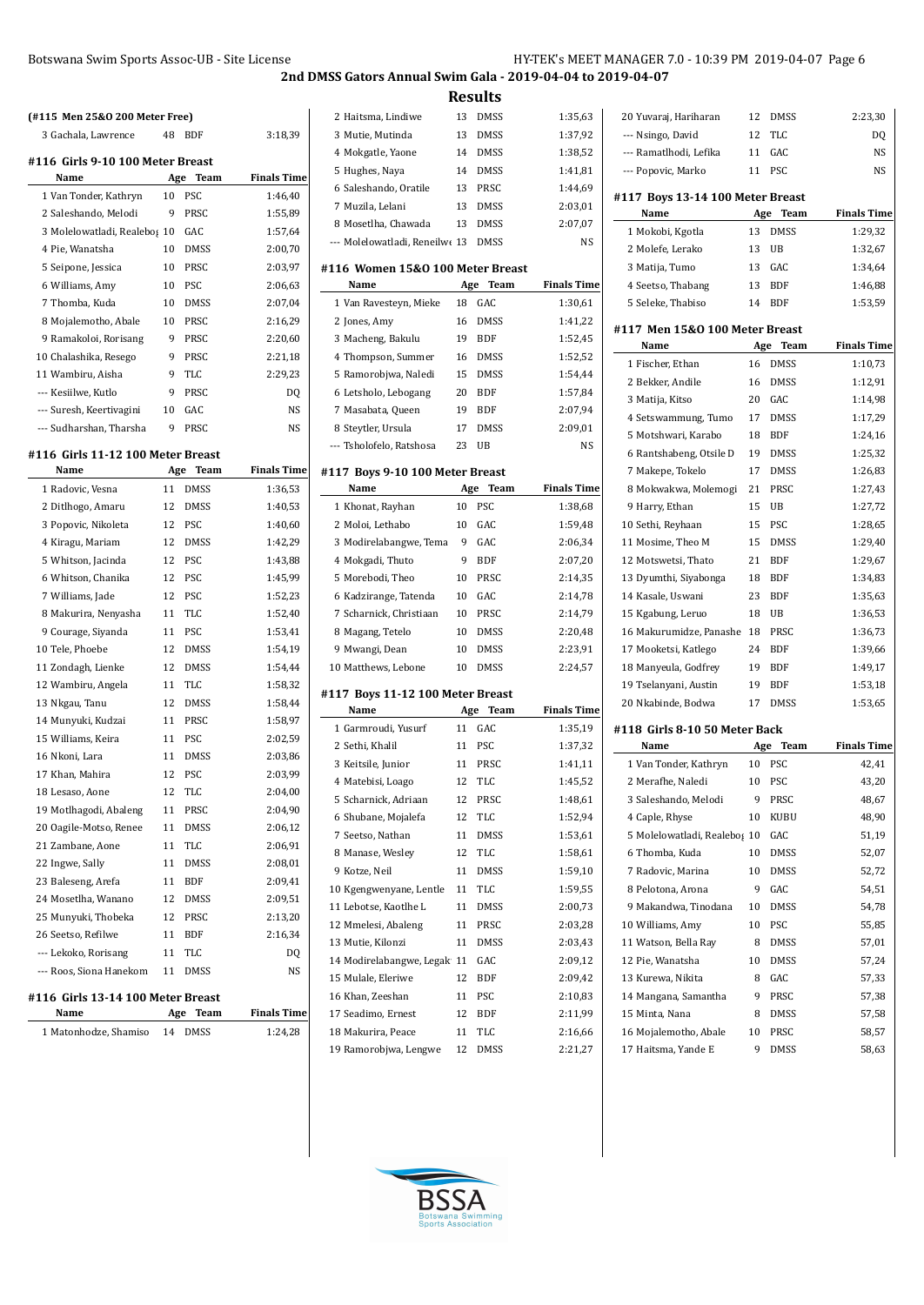**2nd DMSS Gators Annual Swim Gala - 2019-04-04 to 2019-04-07**

**Results**

| (#118. Girls 8-10.50 Meter Back). |  |  |
|-----------------------------------|--|--|

| (#118 Girls 8-10 50 Meter Back)            |          |              |                    |
|--------------------------------------------|----------|--------------|--------------------|
| 18 Johnson, Reese                          | 9        | GAC          | 59,21              |
| 19 Redman, Lelomo                          | 8        | GAC          | 59,27              |
| 20 Makuke, Karen                           | 10       | GAC          | 59,64              |
| 21 Kadzrirange, Stephanie                  | 8        | GAC          | 1:00,04            |
| 22 Seipone, Jessica                        | 10       | PRSC         | 1:00,60            |
| 23 Modikana, Neelo                         | 10       | TLC          | 1:00,64            |
| 24 Mutie, Muela                            | 8        | <b>DMSS</b>  | 1:00,95            |
| 25 Onyadile, Tuduetso                      | 8        | <b>DMSS</b>  | 1:01,19            |
| 26 Oagile-Motso, Phoebe                    | 8        | <b>DMSS</b>  | 1:01,78            |
| 27 Kesiilwe, Kutlo                         | 9        | PRSC         | 1:02,16            |
| 28 Chalashika, Resego                      | 9        | PRSC         | 1:03,51            |
| 29 Zhang, Sunran                           | 8        | GAC          | 1:04,64            |
| 30 Seadimo, Gorata                         | 8        | BDF          | 1:08,98            |
| 31 Nkgau, Katso                            | 8        | DMSS         | 1:09,59            |
| 32 Ramakoloi, Rorisang                     | 9        | PRSC         | 1:09,63            |
| 33 Kgotla, Jamelia                         | 8        | GAC          | 1:10,94            |
| 34 Onyadile, Boipelo                       | 8        | DMSS         | 1:13,85            |
| 35 Gaboeletswa, Amantle                    | 9        | GAC          | 1:16,82            |
| 36 Wambiru, Aisha                          | 9        | TLC          | 1:18,05            |
| 37 Kgotla, Amelia                          | 10       | GAC          | 1:21,95            |
| --- Gai, TianYu                            | 8        | DMSS         | NS                 |
| --- Makgothi, Emelyn                       | 9        | <b>DMSS</b>  | NS                 |
| --- Suresh, Keertivagini                   | 10       | GAC          | NS                 |
| --- Sudharshan, Tharsha                    | 9        | PRSC         | NS                 |
| #118 Girls 11-12 50 Meter Back             |          |              |                    |
| Name                                       | Age      | Team         | <b>Finals Time</b> |
|                                            |          |              |                    |
| 1 Radovic, Vesna                           | 11       | <b>DMSS</b>  | 39,27              |
| 2 Kiragu, Mariam                           | 12       | <b>DMSS</b>  | 40,21              |
| 3 Ditlhogo, Amaru                          | 12       | <b>DMSS</b>  | 41,76              |
| 4 Whitson, Jacinda                         | 12       | PSC          | 42,52              |
| 5 Tele, Phoebe                             | 12       | <b>DMSS</b>  | 42,92              |
| 6 Khama, Warona                            | 12       | <b>KUBU</b>  | 44,24              |
| 7 Oagile-Motso, Renee                      | 11       | <b>DMSS</b>  | 45,41              |
| 8 Courage, Siyanda                         | 11       | PSC          | 45,52              |
| 9 Zondagh, Lienke                          | 12       | DMSS         | 46,40              |
| 10 Ramakoloi, Thata                        | 11       | PRSC         | 47,90              |
| 11 Wambiru, Angela                         | 11       | TLC          | 48,58              |
| 12 Kotze, Aime                             | 11       | DMSS         | 48,89              |
| 13 Lesaso, Aone                            | 12       | TLC          | 49,32              |
| 14 Nkgau, Tanu                             | 12       | DMSS         | 50,68              |
| 15 Ingwe, Sally                            | 11       | DMSS         | 51,79              |
| 16 Zambane, Aone                           | 11       | TLC          | 53,41              |
| 17 Williams, Jade                          | 12       | PSC          | 54,43              |
| 18 Gaboeletswe, Lelentle                   | 11       | GAC          | 54,99              |
| 19 Kesiilwe, Katlego                       | 11       | PRSC         | 55,38              |
| 20 Nkoni, Lara                             | 11       | DMSS         | 55,47              |
| 21 Williams, Keira                         | 11       | PSC          | 56,97              |
| 22 Munyuki, Kudzai                         | 11       | PRSC         | 59,20              |
| 23 Motlhagodi, Abaleng                     | 11       | PRSC         | 59,66              |
| 24 Makurira, Nenyasha                      | 11       | TLC          | 1:00,03            |
| 25 Morolong, Marang<br>26 Mosetlha, Wanano | 12<br>12 | DMSS<br>DMSS | 1:00,40<br>1:03,14 |

| 27 Baleseng, Arefa                     | 11        | BDF          | 1:03,71            |
|----------------------------------------|-----------|--------------|--------------------|
| 28 Lekoko, Rorisang                    | 11        | TLC          | 1:04,00            |
| 29 Munyuki, Thobeka                    | 12        | PRSC         | 1:04,30            |
| 30 Ndzinge, Teto E                     | 11        | <b>DMSS</b>  | 1:04,43            |
| 31 Seetso, Refilwe                     | 11        | <b>BDF</b>   | 1:08,64            |
| #118  Girls 13-14 50 Meter Back        |           |              |                    |
| Name                                   | Age       | Team         | <b>Finals Time</b> |
| 1 Matonhodze, Shamiso                  | 14        | DMSS         | 37,46              |
| 2 Haitsma, Lindiwe                     | 13        | <b>DMSS</b>  | 38,27              |
| 3 Hughes, Naya                         | 14        | <b>DMSS</b>  | 38,57              |
| 4 Nkgau, Loago                         | 14        | <b>DMSS</b>  | 39,39              |
| 5 Mokgatle, Yaone                      | 14        | <b>DMSS</b>  | 39,62              |
| 6 Mutie, Mutinda                       | 13        | <b>DMSS</b>  | 40,58              |
| 7 Egner, Adina                         | 14        | DMSS         | 41,64              |
| 8 Saleshando, Oratile                  | 13        | PRSC         | 47,85              |
| 9 Muzila, Lelani                       | 13        | <b>DMSS</b>  | 48,74              |
| 10 Pesic, Ema                          | 13        | TLC          | 50,54              |
| 11 Mosetlha, Chawada                   | 13        | DMSS         | 51,50              |
|                                        |           |              |                    |
| #118 Women 15&0 50 Meter Back<br>Name  |           | Team         | Finals Time        |
| 1 Matthews, Tselane                    | Age<br>15 | <b>DMSS</b>  | 35,10              |
| 2 Jobe, Hannah                         | 15        | DMSS         | 36,56              |
| 3 Jones, Amy                           | 16        | <b>DMSS</b>  | 39,55              |
| 4 van Rooyen, Leone                    | 17        | DMSS         | 39,77              |
| 5 Thompson, Summer                     | 16        | DMSS         | 43,90              |
| 6 Ramorobjwa, Naledi                   | 15        | <b>DMSS</b>  | 45,33              |
| 7 Steytler, Ursula                     | 17        | <b>DMSS</b>  | 49,72              |
| 8 Letsholo, Lebogang                   | 20        | BDF          | 50,27              |
| 9 Macheng, Bakulu                      | 19        | <b>BDF</b>   | 57,57              |
| 10 Seselamarumo, Sekgabo 23            |           | UB           | 58,07              |
| 11 Joseph, Tlamelo                     | 15        | DMSS         | 58,50              |
|                                        |           |              |                    |
| #119  Boys 8-10 50 Meter Back          |           |              |                    |
| Name                                   | Age       | Team         | <b>Finals Time</b> |
| 1 Khonat, Rayhan                       | 10        | PSC          | 38,31              |
| 2 Rapson, Zacharey<br>3 Caple, Preston | 10<br>8   | <b>DMSS</b>  | 46,43              |
| 4 Mzwinila, Kgosi                      | 9         | KUBU<br>PRSC | 46,96<br>47,60     |
| 5 Magang, Tetelo                       | 10        | DMSS         | 47,61              |
| 6 Mothelesi, Otsile                    | 9         | PSC          | 50,28              |
| 7 Courage, Calisto                     | 9         | PSC          | 50,94              |
| 8 Moloi, Lethabo                       | 10        | GAC          | 51,55              |
| 9 Freeman, Liam                        | 9         | DMSS         | 51,67              |
| 10 Modirelabangwe, Tema                | 9         | GAC          | 52,06              |
| 11 Chilisa, Jerone                     | 8         | <b>DMSS</b>  | 52,88              |
| 12 Matthews, Lebone                    | 10        | DMSS         | 55,49              |
| 13 Setiko, Segosi                      | 9         | PRSC         | 56,67              |
| 14 Joseph, Thabang                     |           |              |                    |
| 15 Scharnick, Christiaan               |           |              |                    |
|                                        | 8         | DMSS         | 58,53              |
|                                        | 10<br>10  | PRSC<br>DMSS | 1:00,25            |
| 16 Mwangi, Dean                        | 10        | GAC          | 1:02,32            |
| 17 Sethibe, Gape<br>18 Morebodi, Theo  | 10        | PRSC         | 1:04,69<br>1:05,58 |
| 19 Nsubuga, Raji                       | 8         | DMSS         | 1:08,81            |

| 20 Numada, Mahiro                     | 8   | GAC         | 1:10,50            |
|---------------------------------------|-----|-------------|--------------------|
| 21 Ruthenberg, Alrick                 | 9   | TLC         | 1:14,94            |
| 22 Zambane, Anele                     | 8   | TLC         | 1:21,45            |
| 23 Letang, Myles                      | 10  | TLC         | 1:22,11            |
| --- Jarvis, Miles                     | 8   | <b>DMSS</b> | DQ                 |
| --- Ma, Boyu Hu                       | 8   | DMSS        | NS                 |
|                                       |     |             |                    |
| #119 Boys 11-12 50 Meter Back<br>Name | Age | Team        | <b>Finals Time</b> |
| 1 Garmroudi, Yusurf                   | 11  | GAC         | 38,91              |
| 2 Lee, Hyun Dong                      | 12  | DMSS        | 39,92              |
| 3 Nsingo, David                       | 12  | TLC         | 40,69              |
| 4 Keitsile, Junior                    | 11  | PRSC        | 41,31              |
| 5 Seetso, Nathan                      | 11  | DMSS        | 44,93              |
|                                       |     |             |                    |
| 6 Mutie, Kilonzi                      | 11  | DMSS        | 46,55              |
| 7 Popovic, Marko                      | 11  | <b>PSC</b>  | 46,60              |
| 8 Sasitharan, Swarajan                | 12  | DMSS        | 48,31              |
| 9 Mmelesi, Abaleng                    | 11  | PRSC        | 48,63              |
| 10 Sethi, Khalil                      | 11  | PSC         | 48,78              |
| 11 Mabua, Resego                      | 11  | GAC         | 48,93              |
| 12 Matebisi, Loago                    | 12  | TLC         | 49,45              |
| 13 Scharnick, Adriaan                 | 12  | PRSC        | 49,61              |
| 14 Ramorobjwa, Lengwe                 | 12  | DMSS        | 50,38              |
| 15 Modirelabangwe, Legak 11           |     | GAC         | 50,63              |
| 16 Kotze, Neil                        | 11  | <b>DMSS</b> | 50,72              |
| 17 Lebotse, Kaotlhe L                 | 11  | <b>DMSS</b> | 51,10              |
| 18 Kgengwenyane, Lentle               | 11  | TLC         | 53,68              |
| 19 Mangani, Kevin                     | 12  | PRSC        | 53,94              |
| 20 Khan, Zeeshan                      | 11  | PSC         | 54,48              |
| 21 Manase, Wesley                     | 12  | TLC         | 56,87              |
| 22 Makurira, Peace                    | 11  | TLC         | 58,48              |
| 23 Mulale, Eleriwe                    | 12  | BDF         | 1:00,15            |
| 24 Yuvaraj, Hariharan                 | 12  | <b>DMSS</b> | 1:01,46            |
| 25 Kerekang, Leloba                   | 11  | DMSS        | 1:13,05            |
| --- Ramatlhodi, Lefika                | 11  | GAC         | NS                 |
| --- Gai, Tian Cong                    | 12  | DMSS        | NS                 |
| #119 Boys 13-14 50 Meter Back         |     |             |                    |
| Name                                  | Age | Team        | <b>Finals Time</b> |
| 1 Marumo, Lefika                      | 14  | DMSS        | 36,19              |
| 2 van Rooyen, Benco                   | 14  | DMSS        | 37,79              |
| 3 Mokobi, Kgotla                      | 13  | DMSS        | 40,33              |
|                                       |     |             |                    |
| #119 Men 15&0 50 Meter Back           |     |             |                    |
| Name                                  | Age | Team        | <b>Finals Time</b> |
| 1 Bekker, Andile                      | 16  | <b>DMSS</b> | 30,41              |
| 2 Matija, Kitso                       | 20  | GAC         | 31,27              |
| 3 Sebikiri, Maemo                     | 19  | DMSS        | 33,41              |
| 4 Van Niekerk, Willem                 |     |             |                    |
| 5 Dzingai, Solomon                    | 20  | GAC         | 33,51              |
|                                       | 18  | UB          | 34,38              |
| 6 Kang, Lefa                          | 16  | UB          | 34,96              |
| 7 Jobe, Nicholas                      | 17  | <b>DMSS</b> | 35,13              |
| 8 Walsh, Patrick                      | 15  | DMSS        | 35,25              |
| 9 Makepe, Tokelo                      | 17  | DMSS        | 35,43              |

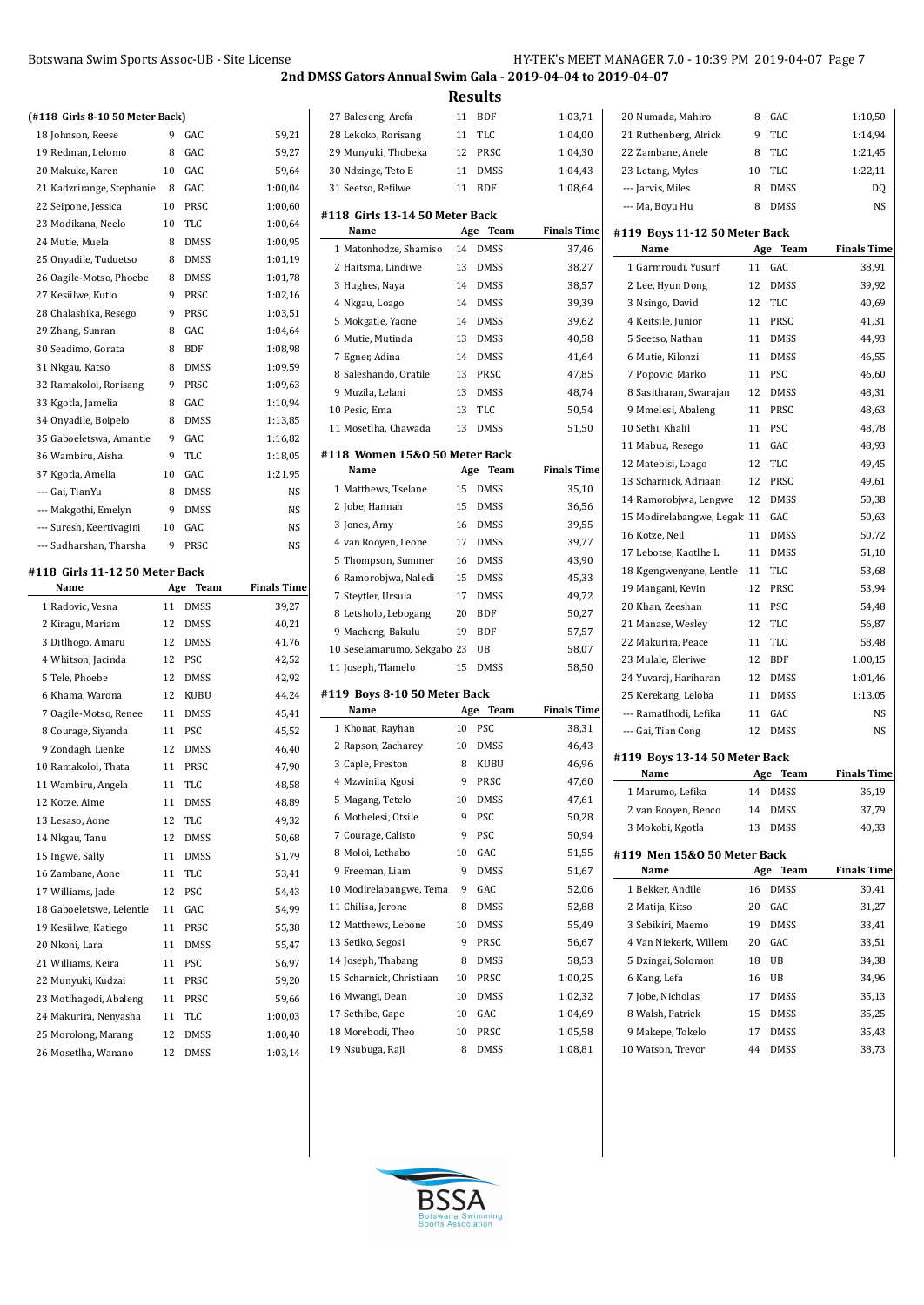|  |  | (#119 Men 15&0 50 Meter Back) |
|--|--|-------------------------------|

| 18 | BDF         | 39,35                         |
|----|-------------|-------------------------------|
| 19 | <b>DMSS</b> | 40,07                         |
| 18 | <b>BDF</b>  | 41,47                         |
| 15 | <b>DMSS</b> | 41,95                         |
| 18 | PRSC        | 43,03                         |
| 22 | UB          | 43,61                         |
| 44 | <b>DMSS</b> | 44,13                         |
| 19 | <b>BDF</b>  | 46,10                         |
| 21 | PRSC        | 47,91                         |
| 19 | BDF         | 48,00                         |
| 22 | UB          | 50,03                         |
| 22 | UB          | 50,61                         |
| 20 | UB          | 50,80                         |
| 17 | DMSS        | 56,75                         |
| 22 | UB          | 57,67                         |
| 20 | UB          | 1:23,04                       |
|    |             | (#119 Men 15&0 50 Meter Back) |

#### **#120 Girls 8-10 50 Meter Free**

| Name<br>Team<br>Age |             | <b>Finals Time</b> |
|---------------------|-------------|--------------------|
|                     |             |                    |
| 10                  | <b>PSC</b>  | 35,74              |
| 10                  | <b>KUBU</b> | 35,75              |
| 10                  | <b>PSC</b>  | 36.98              |
| 10                  | GAC.        | 38,21              |
| 10                  | <b>DMSS</b> | 38,39              |
| 9                   | <b>PRSC</b> | 38,47              |
| 9                   | <b>PRSC</b> | 40.62              |
| 10                  | ΠR          | 42.96              |
|                     |             |                    |

#### **#120 Girls 8-10 50 Meter Free**

| Name                          | Age | Team        | <b>Prelim Time</b> |
|-------------------------------|-----|-------------|--------------------|
| Preliminaries                 |     |             |                    |
| 1 Van Tonder, Kathryn         | 10  | PSC         | 36,42              |
| 2 Merafhe, Naledi             | 10  | PSC         | 37,90              |
| 3 Caple, Rhyse                | 10  | <b>KUBU</b> | 38,15              |
| 4 Mbwana, Lakeysha            | 10  | GAC         | 38,99              |
| 5 Saleshando, Melodi          | 9   | PRSC        | 40,89              |
| 6 Thomba, Kuda                | 10  | <b>DMSS</b> | 41,58              |
| 7 Kesiilwe, Kutlo             | 9   | PRSC        | 42,92              |
| 8 Stone, Cheludho             | 10  | UB          | 42,93              |
| 9 Williams, Amy               | 10  | <b>PSC</b>  | 43.04              |
| 10 Makandwa, Tinodana         | 10  | <b>DMSS</b> | 43,59              |
| 11 Seipone, Jessica           | 10  | <b>PRSC</b> | 43,74              |
| 12 Molelowatladi, Realebos 10 |     | GAC         | 45,78              |
| 13 Haitsma, Yande E           | 9   | <b>DMSS</b> | 45,91              |
| 14 Kurewa, Nikita             | 8   | GAC         | 46,18              |
| 15 Minta, Nana                | 8   | <b>DMSS</b> | 46,79              |
| 16 Mutie, Muela               | 8   | <b>DMSS</b> | 48.43              |
| 17 Watson, Bella Ray          | 8   | <b>DMSS</b> | 48,45              |
| 18 Makuke, Karen              | 10  | GAC.        | 49,34              |
| 19 Pie, Wanatsha              | 10  | <b>DMSS</b> | 49.39              |
| 20 Mojalemotho, Abale         | 10  | PRSC        | 49,48              |

| 21 Zhang, Sunran          | 8  | GAC         | 50,42     |
|---------------------------|----|-------------|-----------|
| 22 Mangana, Samantha      | 9  | PRSC        | 50,43     |
| 23 Johnson, Reese         | 9  | GAC         | 50,88     |
| 24 Modikana, Neelo        | 10 | <b>TLC</b>  | 51,84     |
| 25 Meshack, Joy           | 10 | UB          | 51,88     |
| 26 Onyadile, Tuduetso     | 8  | <b>DMSS</b> | 52,34     |
| 27 Radovic, Marina        | 10 | <b>DMSS</b> | 52,38     |
| 28 Segadika, Katlo        | 8  | UB          | 53,94     |
| 29 Oagile-Motso, Phoebe   | 8  | <b>DMSS</b> | 54,25     |
| 30 Chalashika, Resego     | 9  | PRSC        | 54,78     |
| 31 Kadzrirange, Stephanie | 8  | GAC         | 55,36     |
| 32 Nkgau, Katso           | 8  | DMSS        | 56,30     |
| 33 Tirelo, Thabile        | 9  | <b>BDF</b>  | 56,34     |
| 34 Pelotona, Arona        | 9  | GAC         | 56,35     |
| 35 Ramakoloi, Rorisang    | 9  | PRSC        | 56,61     |
| 36 Redman, Lelomo         | 8  | GAC         | 58,89     |
| 37 Seadimo, Gorata        | 8  | BDF         | 1:00,38   |
| 38 Wambiru, Aisha         | 9  | <b>TLC</b>  | 1:00,72   |
| 39 Gaboeletswa, Amantle   | 9  | GAC         | 1:03,27   |
| 40 Onyadile, Boipelo      | 8  | <b>DMSS</b> | 1:10,50   |
| --- Makgothi, Emelyn      | 9  | <b>DMSS</b> | NS        |
| --- Kgotla, Jamelia       | 8  | GAC         | NS        |
| --- Mpoloka, Chiche       | 10 | UB          | NS        |
| --- Sudharshan, Tharsha   | 9  | PRSC        | <b>NS</b> |
| --- Suresh, Keertivagini  | 10 | GAC         | <b>NS</b> |
| --- Gai, TianYu           | 8  | <b>DMSS</b> | NS        |
|                           |    |             |           |

#### **#120 Girls 11-12 50 Meter Free**

| Name                           | Age | Team        | <b>Finals Time</b> |
|--------------------------------|-----|-------------|--------------------|
| Finals                         |     |             |                    |
| 1 Harry, Kyra                  | 12  | UB          | 31,63              |
| 2 Khama, Warona                | 12  | <b>KUBU</b> | 32,82              |
| 3 Tele, Phoebe                 | 12  | <b>DMSS</b> | 33,22              |
| 4 Kiragu, Mariam               | 12  | <b>DMSS</b> | 33,24              |
| 5 Radovic, Vesna               | 11  | <b>DMSS</b> | 33,40              |
| 6 Ditlhogo, Amaru              | 12  | <b>DMSS</b> | 33,50              |
| 7 Popovic, Nikoleta            | 12  | PSC         | 36,16              |
| 8 Kotze, Aime                  | 11  | <b>DMSS</b> | 38,65              |
| #120 Girls 11-12 50 Meter Free |     |             |                    |
| Name                           | Age | Team        | <b>Prelim Time</b> |
| Preliminaries                  |     |             |                    |
| 1 Harry, Kyra                  | 12  | <b>UB</b>   | 32,03              |
| 2 Khama, Warona                | 12  | <b>KUBU</b> | 33,58              |
| 3 Tele, Phoebe                 | 12  | <b>DMSS</b> | 33,69              |
| 4 Kiragu, Mariam               | 12  | <b>DMSS</b> | 33,88              |
| 5 Ditlhogo, Amaru              | 12  | <b>DMSS</b> | 33,94              |
| 6 Radovic, Vesna               | 11  | <b>DMSS</b> | 34,05              |
| 7 Popovic, Nikoleta            | 12  | PSC         | 36,19              |
| 8 Kotze, Aime                  | 11  | <b>DMSS</b> | 38,27              |
| 9 Ramakoloi, Thata             | 11  | PRSC        | 38,65              |
| 10 Lesaso, Aone                | 12  | <b>TLC</b>  | 38,88              |
| 11 Wambiru, Angela             | 11  | <b>TLC</b>  | 39,52              |
| 12 Courage, Siyanda            | 11  | PSC         | 39,71              |
|                                |     |             |                    |

| 13 Zondagh, Lienke                                            | 12  | DMSS        | 40,33              |
|---------------------------------------------------------------|-----|-------------|--------------------|
| 14 Oagile-Motso, Renee                                        | 11  | DMSS        | 40,39              |
| 15 Kesiilwe, Katlego                                          | 11  | PRSC        | 40,89              |
| 16 Ingwe, Sally                                               | 11  | <b>DMSS</b> | 42,18              |
| 17 Nkgau, Tanu                                                | 12  | <b>DMSS</b> | 42,79              |
| 18 Baleseng, Arefa                                            | 11  | <b>BDF</b>  | 42,84              |
| 19 Williams, Jade                                             | 12  | <b>PSC</b>  | 43,52              |
| 20 Munyuki, Kudzai                                            | 11  | PRSC        | 43,85              |
| 21 Nkoni, Lara                                                | 11  | <b>DMSS</b> | 44,31              |
| 22 Khan, Mahira                                               | 12  | <b>PSC</b>  | 44,32              |
| 23 Williams, Keira                                            | 11  | PSC         | 44,68              |
| 24 Makurira, Nenyasha                                         | 11  | <b>TLC</b>  | 45,55              |
| 25 Zambane, Aone                                              | 11  | <b>TLC</b>  | 46,36              |
| 26 Munyuki, Thobeka                                           | 12  | PRSC        | 46,77              |
| 27 Ndzinge, Teto E                                            | 11  | DMSS        | 48,03              |
| 28 Motlhagodi, Abaleng                                        | 11  | PRSC        | 48,41              |
| 29 Gaboeletswe, Lelentle                                      | 11  | GAC         | 49,35              |
| 30 Morolong, Marang                                           | 12  | <b>DMSS</b> | 50,84              |
| 31 Seetso, Refilwe                                            | 11  | <b>BDF</b>  | 51,84              |
| 32 Mosetlha, Wanano                                           | 12  | DMSS        | 54,17              |
| 33 Lekoko, Rorisang                                           | 11  | TLC         | 58,85              |
| #120 Girls 13-14 50 Meter Free                                |     |             |                    |
| Name                                                          | Age | Team        | <b>Finals Time</b> |
| <b>Finals</b>                                                 |     |             |                    |
| 1 Egner, Maxine                                               | 14  | DMSS        | 29,33              |
| 2 Matonhodze, Shamiso                                         | 14  | DMSS        | 30,96              |
|                                                               |     |             |                    |
| 3 Nkgau, Loago                                                | 14  | <b>DMSS</b> | 32,78              |
| 4 Hughes, Naya                                                | 14  | <b>DMSS</b> | 33,22              |
| 5 Mokgatle, Yaone                                             | 14  | <b>DMSS</b> | 33,79              |
| 6 Mutie, Mutinda                                              | 13  | DMSS        | 33,81              |
| 7 Egner, Adina                                                | 14  | DMSS        | 33,94              |
| 8 Haitsma, Lindiwe                                            | 13  | <b>DMSS</b> | 33,97              |
|                                                               |     |             |                    |
| #120 Girls 13-14 50 Meter Free<br>Name                        | Age | Team        | <b>Prelim Time</b> |
| Preliminaries                                                 |     |             |                    |
| 1 Egner, Maxine                                               | 14  | DMSS        | 29,67              |
| 2 Matonhodze, Shamiso                                         | 14  | DMSS        | 30,18              |
| 3 Nkgau, Loago                                                | 14  | DMSS        | 32,62              |
| 4 Hughes, Naya                                                | 14  | DMSS        | 33,16              |
| 5 Mokgatle, Yaone                                             | 14  | DMSS        | 33,29              |
| 6 Egner, Adina                                                | 14  | DMSS        | 33,32              |
| 7 Haitsma, Lindiwe                                            | 13  | DMSS        | 33,44              |
| 8 Mutie, Mutinda                                              | 13  | <b>DMSS</b> | 33,48              |
| 9 Saleshando, Oratile                                         | 13  | PRSC        | 37,80              |
| 10 Mosetlha, Chawada                                          | 13  | DMSS        | 39,10              |
| 11 Muzila, Lelani                                             | 13  | DMSS        | 40,62              |
| 12 Pesic, Ema                                                 | 13  | TLC         | 42,08              |
|                                                               |     |             |                    |
|                                                               |     |             |                    |
| Name                                                          | Age | Team        | <b>Finals Time</b> |
| - #120 Women 15&0 50 Meter Free<br>- Finals<br>1 Jobe, Hannah | 15  | DMSS        | 30,51              |

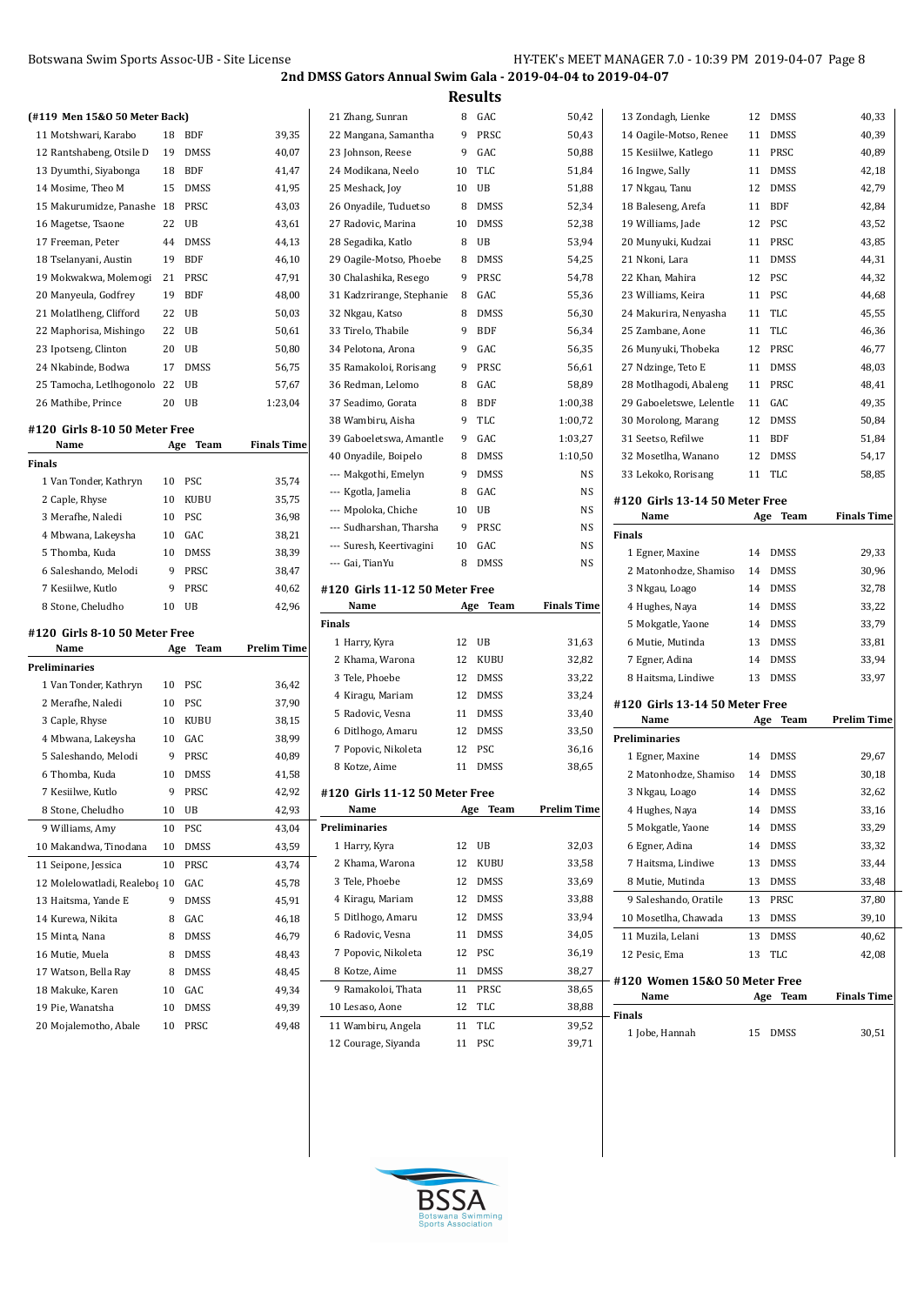**Results**

|                     | Finals  (#120 Women 15&0 50 Meter Free) |     |             |                    |
|---------------------|-----------------------------------------|-----|-------------|--------------------|
|                     | 2 Matthews, Tselane                     | 15  | DMSS        | 30,54              |
| 3 Jones, Amy        |                                         | 16  | <b>DMSS</b> | 31,62              |
|                     | 4 Van Ravesteyn, Mieke                  | 18  | GAC         | 32,04              |
|                     | 5 van Rooyen, Leone                     | 17  | <b>DMSS</b> | 33,85              |
|                     | 6 Thompson, Summer                      | 16  | <b>DMSS</b> | 35,88              |
|                     | 7 Ramorobjwa, Naledi                    | 15  | DMSS        | 38,26              |
| 8 Masabata, Queen   |                                         | 19  | BDF         | 41,24              |
|                     |                                         |     |             |                    |
| Name                | #120 Women 15&0 50 Meter Free           | Age | Team        | <b>Prelim Time</b> |
| Preliminaries       |                                         |     |             |                    |
|                     | 1 Matthews, Tselane                     | 15  | <b>DMSS</b> | 30,57              |
| 2 Jobe, Hannah      |                                         | 15  | DMSS        | 30,64              |
|                     | 3 Van Ravesteyn, Mieke                  | 18  | GAC         | 31,47              |
| 4 Jones, Amy        |                                         | 16  | <b>DMSS</b> | 32,05              |
|                     | 5 van Rooyen, Leone                     | 17  | <b>DMSS</b> | 33,65              |
|                     | 6 Thompson, Summer                      | 16  | <b>DMSS</b> | 35,97              |
|                     | 7 Ramorobjwa, Naledi                    | 15  | DMSS        | 37,15              |
| 8 Masabata, Queen   |                                         | 19  | <b>BDF</b>  | 40,23              |
| 9 Steytler, Ursula  |                                         | 17  | <b>DMSS</b> | 41,02              |
|                     | 10 Magocha, Gertrude P                  | 18  | UB          |                    |
|                     |                                         |     | <b>BDF</b>  | 41,18              |
|                     | 11 Letsholo, Lebogang                   | 20  |             | 42,58              |
|                     | 12 Kelebemang, Lebogang                 | 21  | UB          | 43,41              |
| 13 Macheng, Bakulu  |                                         | 19  | <b>BDF</b>  | 43,49              |
| 14 Joseph, Tlamelo  |                                         | 15  | DMSS        | 46,88              |
|                     | 15 Seselamarumo, Sekgabo 23             |     | UB          | 50,74              |
|                     | --- Tsholofelo, Ratshosa                | 23  | UB          | NS                 |
|                     | #121  Boys 8-10 50 Meter Free           |     |             |                    |
| Name                |                                         | Age | Team        | Finals Time        |
| Finals              |                                         |     |             |                    |
| 1 Khonat, Rayhan    |                                         | 10  | PSC         | 35,22              |
| 2 Magang, Tetelo    |                                         | 10  | DMSS        | 35,90              |
|                     | 3 Matthews, Lebone                      | 10  | <b>DMSS</b> | 38,96              |
| 4 Mothelesi, Otsile |                                         | 9   | <b>PSC</b>  | 39,72              |
|                     | 5 Kadzirange, Tatenda                   | 10  | GAC         | 40,71              |
| 6 Rapson, Zacharey  |                                         | 10  | <b>DMSS</b> | 41,13              |
| --- Caple, Preston  |                                         | 8   | <b>KUBU</b> | NS                 |
| --- Ardern, Luther  |                                         |     |             |                    |
|                     |                                         | 8   | <b>KUBU</b> | NS                 |
|                     |                                         |     |             |                    |
| Name                | #121 Boys 8-10 50 Meter Free            | Age | Team        | <b>Prelim Time</b> |
| Preliminaries       |                                         |     |             |                    |
| 1 Khonat, Rayhan    |                                         | 10  | PSC         | 34,16              |
| 2 Magang, Tetelo    |                                         | 10  | DMSS        | 37,86              |
| 3 Caple, Preston    |                                         | 8   | KUBU        | 39,66              |
|                     | 4 Matthews, Lebone                      | 10  | <b>DMSS</b> | 40,71              |
| 5 Mothelesi, Otsile |                                         | 9   | PSC         | 40,97              |
| 6 Rapson, Zacharey  |                                         | 10  | <b>DMSS</b> | 41,14              |
| 7 Ardern, Luther    |                                         | 8   | KUBU        | 41,60              |
|                     |                                         | 10  | GAC         | 42,15              |
| 9 Freeman, Liam     | 8 Kadzirange, Tatenda                   | 9   | DMSS        | 42,41              |

| 10 Mzwinila, Kgosi                          | 9        | PRSC        | 43,88              |
|---------------------------------------------|----------|-------------|--------------------|
| 11 Courage, Calisto                         | 9        | PSC         | 44,76              |
| 12 Joseph, Thabang                          | 8        | DMSS        | 45,92              |
| 13 Jarvis, Miles                            | 8        | DMSS        | 46,26              |
| 14 Morebodi, Theo                           | 10       | PRSC        | 46,78              |
| 15 Modirelabangwe, Tema                     | 9        | GAC         | 46,79              |
| 16 Mwangi, Dean                             | 10       | DMSS        | 46,88              |
| 17 Mokgadi, Thuto                           | 9        | <b>BDF</b>  | 46,96              |
| 18 Ruthenberg, Alrick                       | 9        | <b>TLC</b>  | 46,97              |
| *19 Chilisa, Jerone                         | 8        | DMSS        | 47,97              |
| *19 Setiko, Segosi                          | 9        | PRSC        | 47,97              |
| 21 Scharnick, Christiaan                    | 10       | PRSC        | 48,05              |
| 22 Sethibe, Gape                            | 10       | GAC         | 52,39              |
| 23 Letang, Myles                            | 10       | TLC         | 56,96              |
| 24 Mulale, Ogone                            | 10       | <b>BDF</b>  | 1:00,28            |
| 25 Matswiri, Lefa                           | 10       | GAC         | 1:04,45            |
| 26 Nsubuga, Raji                            | 8        | <b>DMSS</b> | 1:05,47            |
| 27 Zambane, Anele                           | 8        | <b>TLC</b>  | 1:10,95            |
| --- Ma, Boyu Hu                             | 8        | <b>DMSS</b> | NS                 |
| --- Numada, Mahiro                          | 8        | GAC         | NS                 |
|                                             |          |             |                    |
| #121 Boys 11-12 50 Meter Free<br>Name       | Age      | Team        | <b>Finals Time</b> |
| Finals                                      |          |             |                    |
| 1 Keitsile, Junior                          | 11       | PRSC        | 31,80              |
| 2 Lee, Hyun Dong                            | 12       | DMSS        | 32,19              |
| 3 Garmroudi, Yusurf                         | 11       | GAC         | 33,96              |
| 4 Nsingo, David                             | 12       | <b>TLC</b>  | 34,06              |
| 5 Kotze, Neil                               | 11       | <b>DMSS</b> | 36,08              |
| 6 Seetso, Nathan                            | 11       | <b>DMSS</b> | 36,30              |
| 7 Mmelesi, Abaleng                          | 11       | PRSC        | 37,26              |
| 8 Sethi, Khalil                             | 11       | <b>PSC</b>  | 38,17              |
|                                             |          |             |                    |
| #121 Boys 11-12 50 Meter Free               |          |             |                    |
| Name                                        | Age      | Team        | <b>Prelim Time</b> |
| Preliminaries                               | 11       | PRSC        |                    |
| 1 Keitsile, Junior                          | 12       | DMSS        | 32,07              |
| 2 Lee, Hyun Dong<br>3 Garmroudi, Yusurf     | 11       | GAC         | 32,48<br>33,54     |
| 4 Nsingo, David                             | 12       | TLC         | 35,54              |
| 5 Seetso, Nathan                            | 11       | DMSS        | 36,06              |
| 6 Mmelesi, Abaleng                          | 11       | PRSC        | 37,32              |
| 7 Sethi, Khalil                             | 11       | PSC         | 37,54              |
| 8 Kotze, Neil                               | 11       | DMSS        | 38,21              |
| 9 Popovic, Marko                            | 11       | PSC         |                    |
| 10 Mutie, Kilonzi                           | 11       | DMSS        | 38,39<br>38,74     |
|                                             |          |             |                    |
| 11 Mangani, Kevin                           |          |             |                    |
| 12 Scharnick, Adriaan                       | 12       | PRSC        | 38,89              |
| 13 Mabua, Resego                            | 12       | PRSC        | 39,69              |
|                                             | 11       | GAC         | 39,85              |
| 14 Matebisi, Loago                          | 12       | TLC         | 39,87              |
| 15 Modirelabangwe, Legak                    | 11       | GAC         | 40,06              |
| 16 Kgengwenyane, Lentle                     | 11       | TLC         | 40,28              |
| 17 Matenge, Larona<br>18 Ramorobjwa, Lengwe | 11<br>12 | BDF<br>DMSS | 40,56<br>42,03     |

| 19 Mulale, Eleriwe                   | 12       | BDF         | 42,37              |
|--------------------------------------|----------|-------------|--------------------|
| 20 Manase, Wesley                    | 12       | <b>TLC</b>  | 42,46              |
| 21 Lebotse, Kaotlhe L                | 11       | <b>DMSS</b> | 42,86              |
| 22 Makurira, Peace                   | 11       | <b>TLC</b>  | 43,27              |
| 23 Khan, Zeeshan                     | 11       | PSC         | 43,31              |
| 24 Seadimo, Ernest                   | 12       | <b>BDF</b>  | 43,68              |
| 25 Dzingai, Botlhe                   | 11       | UB          | 45,67              |
| 26 Yuvaraj, Hariharan                | 12       | <b>DMSS</b> | 45,81              |
| 27 Shubane, Mojalefa                 | 12       | <b>TLC</b>  | 49,05              |
| 28 Kerekang, Leloba                  | 11       | <b>DMSS</b> | 1:05,28            |
| --- Sasitharan, Swarajan             | 12       | <b>DMSS</b> | NS                 |
| --- Ramatlhodi, Lefika               | 11       | GAC         | NS                 |
| --- Gai, Tian Cong                   | 12       | <b>DMSS</b> | NS                 |
| #121 Boys 13-14 50 Meter Free        |          |             |                    |
| Name                                 | Age      | Team        | <b>Finals Time</b> |
| <b>Finals</b>                        |          |             |                    |
| 1 van Rooyen, Benco                  | 14       | <b>DMSS</b> | 29,36              |
| 2 Molefe, Lerako                     | 13       | UB          | 31,43              |
| 3 Seetso, Thabang                    | 13       | <b>BDF</b>  | 31,62              |
| 4 Marumo, Lefika                     | 14       | <b>DMSS</b> | 31,66              |
| 5 Mokobi, Kgotla                     | 13       | <b>DMSS</b> | 35,59              |
| 6 Motlhabane, Pule                   | 14       | PRSC        | 42,66              |
| --- Matija, Tumo                     | 13       | GAC         | NS                 |
| #121 Boys 13-14 50 Meter Free        |          |             |                    |
| Name                                 | Age      | Team        | <b>Prelim Time</b> |
| <b>Preliminaries</b>                 |          |             |                    |
|                                      |          |             |                    |
| 1 van Rooyen, Benco                  | 14       | <b>DMSS</b> | 29,91              |
| 2 Matija, Tumo                       | 13       | GAC         | 30,42              |
| 3 Seetso, Thabang                    | 13       | <b>BDF</b>  | 31,04              |
| 4 Molefe, Lerako                     | 13       | UB          | 31,06              |
| 5 Marumo, Lefika                     | 14       | <b>DMSS</b> | 31,13              |
| 6 Mokobi, Kgotla                     | 13       | <b>DMSS</b> | 35,26              |
| 7 Motlhabane, Pule                   | 14       | PRSC        | 43,29              |
| #121 Men 15&0 50 Meter Free          |          |             |                    |
| Name                                 | Age      | Team        | <b>Finals Time</b> |
| <b>Finals</b>                        |          |             |                    |
| 1 Matija, Kitso                      | 20       | GAC         | 25,99              |
| 2 Bekker, Andile                     | 16       | DMSS        | 26,06              |
| 3 Dzingai, Solomon                   | 18       | UB          | 26,24              |
| 4 Harry, Ethan                       | 15       | UB          | 27,51              |
| 5 Kang, Lefa                         | 16       | UB          | 27,77              |
| 6 Bekker, Zinhle                     | 17       | DMSS        | 27,80              |
| 7 Walsh, Patrick                     | 15       | DMSS        | 28,57              |
| 8 Sebikiri, Maemo                    | 19       | DMSS        | 29,98              |
| #121 Men 15&0 50 Meter Free          |          |             |                    |
| Name                                 | Age      | <b>Team</b> | Prelim Time        |
| Preliminaries                        |          |             |                    |
| 1 Matija, Kitso                      | 20       | GAC         | 25,39              |
| 2 Bekker, Andile                     | 16       | DMSS        | 26,08              |
| 3 Dzingai, Solomon<br>4 Harry, Ethan | 18<br>15 | UB<br>UB    | 26,43<br>27,33     |

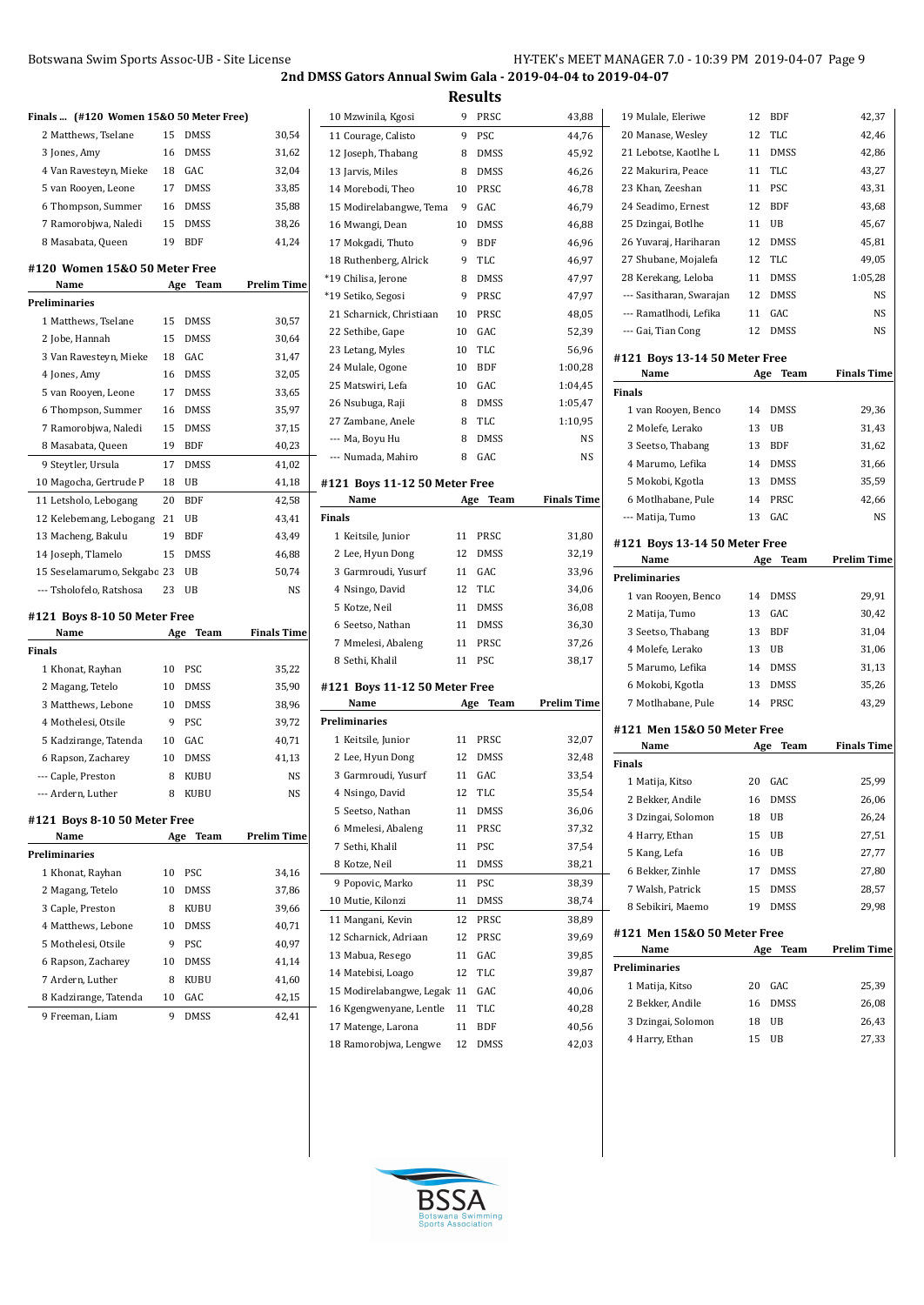| Botswana Swim Sports Assoc-UB - Site License                | HY-TEK's MEET MANAGER 7.0 - 10:39 PM 2019-04-07 Page 10 |
|-------------------------------------------------------------|---------------------------------------------------------|
| 2nd DMSS Gators Annual Swim Gala - 2019-04-04 to 2019-04-07 |                                                         |

**Results**

| Preliminaries  (#121 Men 15&0 50 Meter Free) |           |                     |                        |
|----------------------------------------------|-----------|---------------------|------------------------|
| 5 Sebikiri, Maemo                            | 19        | <b>DMSS</b>         | 27,53                  |
| 6 Kang, Lefa                                 | 16        | UB                  | 27,61                  |
| 7 Walsh, Patrick                             | 15        | <b>DMSS</b>         | 27,74                  |
| 8 Bekker, Zinhle                             | 17        | <b>DMSS</b>         | 27,88                  |
| 9 Fischer, Ethan                             | 16        | <b>DMSS</b>         | 28,11                  |
| 10 Jobe, Nicholas                            | 17        | <b>DMSS</b>         | 28,12                  |
| 11 Makepe, Tokelo                            | 17        | <b>DMSS</b>         | 29,26                  |
| 12 Setswammung, Tumo                         | 17        | <b>DMSS</b>         | 29,30                  |
| 13 Motshwari, Karabo                         | 18        | <b>BDF</b>          | 29,37                  |
| 14 Mosime, Theo M                            | 15        | DMSS                | 30,00                  |
| 15 Matsake, Kutlwano                         | 19        | BDF                 | 30,55                  |
| 16 Rantshabeng, Otsile D                     | 19        | <b>DMSS</b>         | 30,62                  |
| 17 Freeman, Peter                            | 44        | <b>DMSS</b>         | 30,98                  |
| 18 Watson, Trevor                            | 44        | <b>DMSS</b>         | 31,15                  |
| 19 Motswetsi, Thato                          | 21        | <b>BDF</b>          | 31,40                  |
| 20 Magetse, Tsaone                           | 22        | UB                  | 32,62                  |
| 21 Kgabung, Leruo                            | 18        | UB                  | 33,07                  |
| 22 Ipotseng, Clinton                         | 20        | UB                  | 33,65                  |
| 23 Mokwakwa, Molemogi                        | 21        | PRSC                | 33,81                  |
| 24 Molatlheng, Clifford                      | 22        | UB                  | 36,29                  |
| 25 Nkabinde, Bodwa                           | 17        | <b>DMSS</b>         | 37,94                  |
| 26 Pelokgosi, Tlotlo                         | 19        | BDF                 | 38,32                  |
| 27 Manyeula, Godfrey                         | 19        | BDF                 | 38,75                  |
| 28 Mathibe, Prince                           | 20        | UB                  | 39,27                  |
| 29 Maphorisa, Mishingo                       | 22        | UB                  | 42,70                  |
| 30 Tamocha, Letlhogonolo                     | 22        | UB                  | 43,74                  |
| #122  Girls 12-14 200 Meter Fly              |           |                     |                        |
| Name                                         |           | Age<br>Team         | Finals Time            |
| 1 Egner, Maxine                              | 14        | <b>DMSS</b>         | 2:58,35                |
| 2 Mutie, Mutinda                             | 13        | <b>DMSS</b>         | 3:03,70                |
|                                              |           |                     |                        |
| #122 Women 15&0 200 Meter Fly<br>Name        |           |                     |                        |
|                                              | Age<br>17 | Team<br><b>DMSS</b> | Finals Time<br>3:10.06 |
| 1 van Rooyen, Leone                          |           |                     |                        |
| #123 Boys 12-14 200 Meter Fly                |           |                     |                        |
| Name                                         | Age       | Team                | <b>Finals Time</b>     |
| 1 van Rooyen, Benco                          | 14        | <b>DMSS</b>         | 2:49,07                |
| #123 Men 15&0 200 Meter Fly                  |           |                     |                        |
| Name                                         | Age       | <b>Team</b>         | <b>Finals Time</b>     |
| 1 Fischer, Ethan                             | 16        | <b>DMSS</b>         | 2:41,72                |
| 2 Van Niekerk, Willem                        | 20        | GAC                 | 2:44,78                |
| 3 Walsh, Patrick                             | 15        | <b>DMSS</b>         | 2:47,00                |
| 4 Setswammung, Tumo                          | 17        | <b>DMSS</b>         | 2:58,09                |
| 5 Sethi, Reyhaan                             | 15        | PSC                 | 3:11,12                |
|                                              |           |                     |                        |
| #124  Girls 9-10 200 Meter IM<br>Name        |           |                     | <b>Finals Time</b>     |
|                                              | Age<br>10 | Team<br>PRSC        |                        |
| 1 Seipone, Jessica                           |           |                     | 4:13,39                |
| --- Van Tonder, Kathryn                      | 10        | PSC                 | DQ                     |
|                                              |           |                     |                        |

| #124 Girls 11-12 200 Meter IM<br>Name |          |             |                    |
|---------------------------------------|----------|-------------|--------------------|
|                                       | Age      | Team        | <b>Finals Time</b> |
| 1 Kiragu, Mariam                      | 12       | <b>DMSS</b> | 3:03,90            |
| 2 Ditlhogo, Amaru                     | 12       | <b>DMSS</b> | 3:09,86            |
| 3 Radovic, Vesna                      | 11       | <b>DMSS</b> | 3:16,50            |
| 4 Zondagh, Lienke                     | 12       | <b>DMSS</b> | 3:40,70            |
| 5 Ramakoloi, Thata                    | 11       | PRSC        | 3:43,20            |
| 6 Zambane, Aone                       | 11       | TLC         | 4:00,20            |
| 7 Nkgau, Tanu                         | 12       | <b>DMSS</b> | 4:01,51            |
| 8 Khan, Mahira                        | 12       | PSC         | 4:04,36            |
| 9 Lesaso, Aone                        | 12       | <b>TLC</b>  | 4:12,59            |
| 10 Kesiilwe, Katlego                  | 11       | PRSC        | 4:25,57            |
| 11 Munyuki, Thobeka                   | 12       | PRSC        | 5:04,46            |
| --- Oagile-Motso, Renee               | 11       | <b>DMSS</b> | DQ                 |
| --- Whitson, Jacinda                  | 12       | <b>PSC</b>  | DQ                 |
| --- Wambiru, Angela                   | 11       | TLC         | DQ                 |
| --- Munyuki, Kudzai                   | 11       | PRSC        | DQ                 |
| #124 Girls 13-14 200 Meter IM<br>Name |          | Age Team    | <b>Finals Time</b> |
|                                       | 14       | <b>DMSS</b> | 2:47,53            |
| 1 Egner, Maxine                       |          |             |                    |
| 2 Mutie, Mutinda                      | 13<br>14 | <b>DMSS</b> | 2:53,27            |
| 3 Hughes, Naya                        |          | <b>DMSS</b> | 3:04,73            |
| 4 Haitsma, Lindiwe                    | 13       | <b>DMSS</b> | 3:04,94            |
| 5 Mokgatle, Yaone                     | 14       | <b>DMSS</b> | 3:05,61            |
| 6 Nkgau, Loago                        | 14       | <b>DMSS</b> | 3:18,24            |
| 7 Saleshando, Oratile                 | 13       | PRSC        | 3:41,18            |
| 8 Pesic, Ema                          | 13       | TLC         | 3:49,22            |
| 9 Muzila, Lelani                      | 13       | <b>DMSS</b> | 3:52,00            |
| #124 Women 15&0 200 Meter IM<br>Name  |          | Team        | <b>Finals Time</b> |
|                                       | 15       | Age         |                    |
| 1 Matthews, Tselane                   |          | <b>DMSS</b> | 2:41,73            |
| 2 Jones, Amy                          | 16       | <b>DMSS</b> | 2:59,96            |
| 3 van Rooyen, Leone                   | 17       | <b>DMSS</b> | 3:00,77            |
| 4 Jobe, Hannah                        | 15       | <b>DMSS</b> | 3:19,12            |
| 5 Thompson, Summer                    | 16       | <b>DMSS</b> | 3:21,99            |
| #125 Boys 9-10 200 Meter IM           |          |             |                    |
| Name                                  | Age      | Team        | <b>Finals Time</b> |
| 1 Magang, Tetelo                      | 10       | DMSS        | 3:49,55            |
| 2 Morebodi, Theo                      | 10       | PRSC        | 4:14,90            |
| 3 Matthews, Lebone                    | 10       | DMSS        | 4:16,33            |
| --- Mwangi, Dean                      | 10       | <b>DMSS</b> | DQ                 |
| #125 Boys 11-12 200 Meter IM<br>Name  | Age      | Team        | <b>Finals Time</b> |
|                                       |          |             |                    |
| 1 Garmroudi, Yusurf                   | 11<br>11 | GAC<br>PRSC | 3:08,22            |
| 2 Keitsile, Junior                    |          |             | 3:08,45            |
| 3 Lee, Hyun Dong                      | 12       | <b>DMSS</b> | 3:13,59            |
| 4 Sethi, Khalil                       | 11       | PSC         | 3:17,18            |
| 5 Seetso, Nathan                      | 11       | DMSS        | 3:26,67            |
| 6 Mmelesi, Abaleng                    | 11       | PRSC        | 3:40,19            |
| 7 Lebotse, Kaotlhe L                  | 11       | DMSS        | 3:45,83            |
| 8 Mutie, Kilonzi                      | 11       | DMSS        | 3:49,64            |

| 9 Scharnick, Adriaan            | 12  | PRSC        | 3:50,34            |
|---------------------------------|-----|-------------|--------------------|
| 10 Manase, Wesley               | 12  | TLC         | 4:06,86            |
| 11 Kgengwenyane, Lentle         | 11  | TLC         | 4:11,97            |
| 12 Khan, Zeeshan                | 11  | <b>PSC</b>  | 4:13,61            |
| 13 Matebisi, Loago              | 12  | <b>TLC</b>  | 4:19,88            |
| 14 Makurira, Peace              | 11  | <b>TLC</b>  | 4:29,49            |
| --- Ramorobjwa, Lengwe          | 12  | <b>DMSS</b> | DQ                 |
| --- Nsingo, David               | 12  | <b>TLC</b>  | DQ                 |
| #125 Boys 13-14 200 Meter IM    |     |             |                    |
| Name                            | Age | Team        | <b>Finals Time</b> |
| 1 van Rooyen, Benco             | 14  | <b>DMSS</b> | 2:46,24            |
| 2 Mokobi, Kgotla                | 13  | <b>DMSS</b> | 3:08,60            |
| --- Thabang, Seetso             | 13  | <b>BDF</b>  | DQ                 |
| --- Marumo, Lefika              | 14  | <b>DMSS</b> | DQ                 |
| #125 Men 15&0 200 Meter IM      |     |             |                    |
| Name                            |     | Age Team    | <b>Finals Time</b> |
| 1 Bekker, Andile                | 16  | <b>DMSS</b> | 2:20,58            |
| 2 Fischer, Ethan                | 16  | <b>DMSS</b> | 2:31,25            |
| 3 Setswammung, Tumo             | 17  | <b>DMSS</b> | 2:35,79            |
| 4 Van Niekerk, Willem           | 20  | GAC         | 2:42,03            |
| 5 Bekker, Zinhle                | 17  | <b>DMSS</b> | 2:42,83            |
| 6 Makepe, Tokelo                | 17  | <b>DMSS</b> | 2:48,93            |
| 7 Sebikiri, Maemo               | 19  | <b>DMSS</b> | 2:51,74            |
| 8 Sethi, Reyhaan                | 15  | <b>PSC</b>  | 2:52,23            |
| 9 Rantshabeng, Otsile D         | 19  | <b>DMSS</b> | 2:58,34            |
| 10 Mosime, Theo M               | 15  | <b>DMSS</b> | 3:07,60            |
| 11 Jobe, Nicholas               | 17  | <b>DMSS</b> | 3:17,07            |
| 12 Makurumidze, Panashe 18      |     | PRSC        | 3:23,35            |
| 13 Mokwakwa, Molemogi           | 21  | PRSC        | 3:23,61            |
| --- Walsh, Patrick              | 15  | <b>DMSS</b> | NS                 |
| #126 Girls 8-10 50 Meter Breast |     |             |                    |
| Name                            | Age | Team        | <b>Finals Time</b> |
| 1 Van Tonder, Kathryn           | 10  | <b>PSC</b>  | 48,65              |
| 2 Merafhe, Naledi               | 10  | PSC         | 52,32              |
| 3 Kurewa, Nikita                | 8   | GAC         | 52,53              |
| 4 Saleshando, Melodi            | 9   | PRSC        | 53,04              |
| 5 Molelowatladi, Realebos 10    |     | GAC         | 53,31              |
| 6 Pie, Wanatsha                 | 10  | <b>DMSS</b> | 53,73              |
| 7 Seipone, Jessica              | 10  | PRSC        | 57,50              |
| 8 Mangana, Samantha             | 9   | PRSC        | 57,87              |
| 9 Stone, Cheludho               | 10  | UB          | 58,46              |
| 10 Thomba, Kuda                 | 10  | DMSS        | 59,15              |
| 11 Haitsma, Yande E             | 9   | <b>DMSS</b> | 59,66              |
| 12 Radovic, Marina              | 10  | DMSS        | 1:00,23            |
| 13 Makuke, Karen                | 10  | GAC         | 1:00,52            |
| 14 Ramakoloi, Rorisang          | 9   | PRSC        | 1:00,86            |
| 15 Watson, Bella Ray            | 8   | DMSS        | 1:01,01            |
| 16 Mutie, Muela                 | 8   | DMSS        | 1:01,40            |
| 17 Kesiilwe, Kutlo              | 9   | PRSC        | 1:01,46            |
| 18 Kadzrirange, Stephanie       | 8   | GAC         | 1:01,60            |
| 19 Mojalemotho, Abale           | 10  | PRSC        | 1:02,98            |
| 20 Onyadile, Tuduetso           | 8   | DMSS        | 1:03,29            |

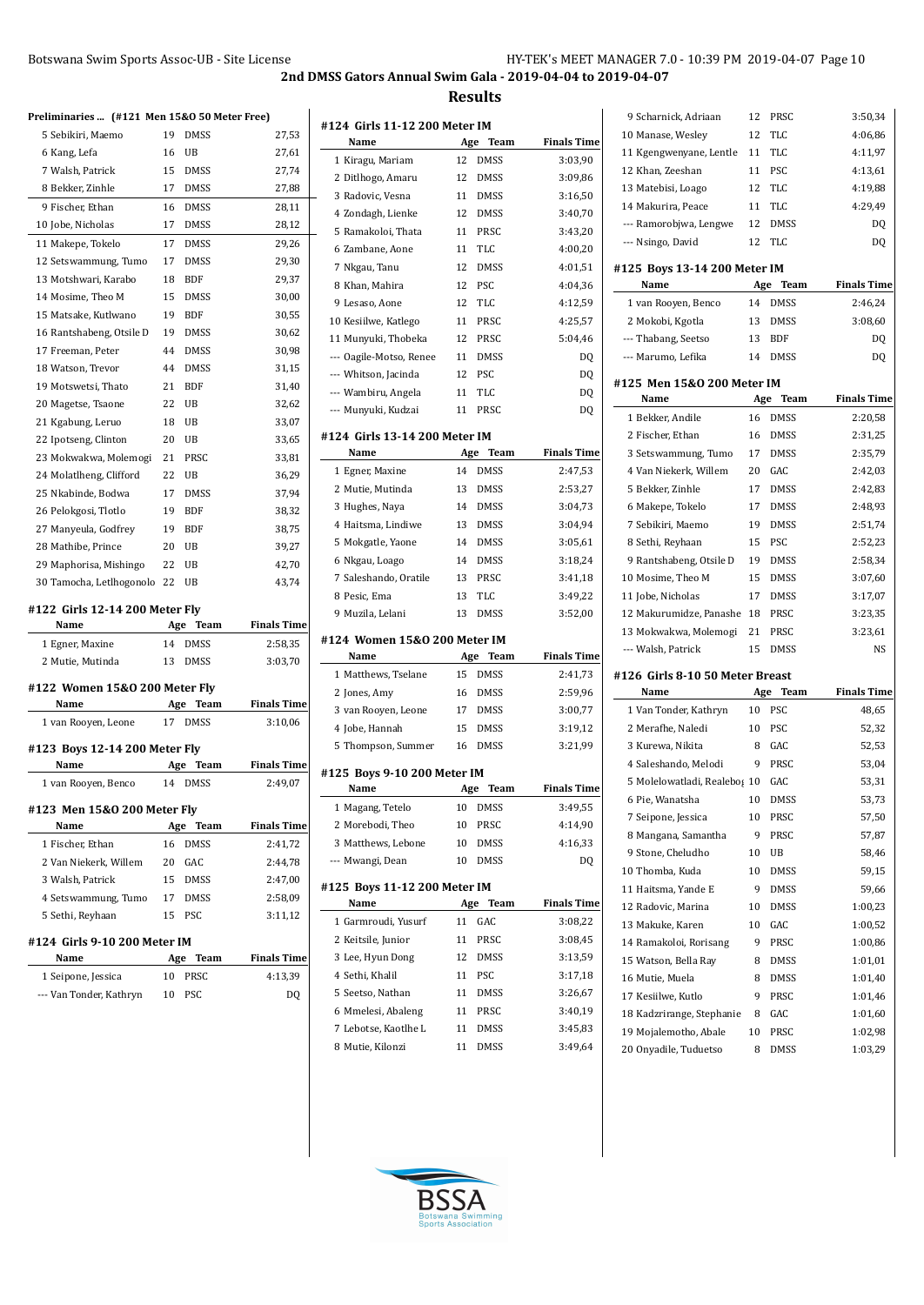| (#126 Girls 8-10 50 Meter Breast) |     |             |                    |
|-----------------------------------|-----|-------------|--------------------|
| 21 Makandwa, Tinodana             | 10  | <b>DMSS</b> | 1:04,07            |
| 22 Minta, Nana                    | 8   | <b>DMSS</b> | 1:04,16            |
| 23 Dobah, Aisha                   | 10  | KUBU        | 1:05,40            |
| 24 Oagile-Motso, Phoebe           | 8   | <b>DMSS</b> | 1:05,45            |
| 25 Chalashika, Resego             | 9   | PRSC        | 1:05,62            |
| 26 Shaikh, Azra                   | 8   | KUBU        | 1:08,44            |
| 27 Wambiru, Aisha                 | 9   | TLC         | 1:08,51            |
| 28 Redman, Lelomo                 | 8   | GAC         | 1:12,08            |
| 29 Nkgau, Katso                   | 8   | <b>DMSS</b> | 1:13,13            |
| 30 Onyadile, Boipelo              | 8   | <b>DMSS</b> | 1:18,24            |
| --- Suresh, Keertivagini          | 10  | GAC         | NS                 |
| --- Sudharshan, Tharsha           | 9   | PRSC        | NS                 |
| --- Johnson, Reese                | 9   | GAC         | NS                 |
| #126  Girls 11-12 50 Meter Breast |     |             |                    |
| Name                              | Age | Team        | <b>Finals Time</b> |
| 1 Ditlhogo, Amaru                 | 12  | <b>DMSS</b> | 42,18              |
| 2 Radovic, Vesna                  | 11  | <b>DMSS</b> | 42,36              |
| 3 Harry, Kyra                     | 12  | UB          | 42,68              |
| 4 Popovic, Nikoleta               | 12  | PSC         | 43,72              |
| 5 Whitson, Jacinda                | 12  | PSC         | 44,35              |
| 6 Kiragu, Mariam                  | 12  | <b>DMSS</b> | 46,31              |
| 7 Courage, Siyanda                | 11  | PSC         | 48,65              |
| 8 Khama, Warona                   | 12  | <b>KUBU</b> | 48,94              |
| 9 Makurira, Nenyasha              | 11  | <b>TLC</b>  | 50,69              |
| 10 Tele, Phoebe                   | 12  | <b>DMSS</b> | 51,09              |
| 11 Lesaso, Aone                   | 12  | TLC         | 52,79              |
| 12 Munyuki, Kudzai                | 11  | PRSC        | 53,52              |
| 13 Zondagh, Lienke                | 12  | <b>DMSS</b> | 54,10              |
| 14 Khan, Mahira                   | 12  | PSC         | 54,65              |
| 15 Mosetlha, Wanano               | 12  | <b>DMSS</b> | 54,80              |
| 16 Oagile-Motso, Renee            | 11  | DMSS        | 54,94              |
| 17 Motlhagodi, Abaleng            | 11  | PRSC        | 55,02              |
| 18 Nkgau, Tanu                    | 12  | <b>DMSS</b> | 55,11              |
| 19 Wambiru, Angela                | 11  | TLC         | 55,47              |
| 20 Nkoni, Lara                    | 11  | <b>DMSS</b> | 55,61              |
| 21 Zambane, Aone                  | 11  | <b>TLC</b>  | 56,82              |
| 22 Baleseng, Arefa                | 11  | <b>BDF</b>  | 58,11              |
| 23 Munyuki, Thobeka               | 12  | PRSC        | 58,84              |
| 24 Ingwe, Sally                   | 11  | DMSS        | 59,59              |
| 25 Kotze, Aime                    | 11  | DMSS        | 59,70              |
| 26 Ramakoloi, Thata               | 11  | PRSC        | 1:00,54            |
| 27 Lekoko, Rorisang               | 11  | TLC         | 1:01,34            |
| 28 Morolong, Marang               | 12  | DMSS        | 1:04,92            |
| 29 Ndzinge, Teto E                | 11  | DMSS        | 1:05,23            |
| 30 Kesiilwe, Katlego              | 11  | PRSC        | 1:06,04            |
| --- Christmas, Luba               | 11  | PSC         | NS                 |
| #126 Girls 13-14 50 Meter Breast  |     |             |                    |
| Name                              |     | Age Team    | <b>Finals Time</b> |

| Name                  | Age Team          | <b>Finals Time</b> |
|-----------------------|-------------------|--------------------|
| 1 Matonhodze, Shamiso | 14 DMSS           | 37,62              |
| 2 Hughes, Naya        | 14 DMSS           | 43.47              |
| 3 Mokgatle, Yaone     | <b>DMSS</b><br>14 | 46,02              |
|                       |                   |                    |

|                                        |     | Results     |                    |
|----------------------------------------|-----|-------------|--------------------|
| 4 Mutie, Mutinda                       | 13  | <b>DMSS</b> | 46,63              |
| 5 Egner, Adina                         | 14  | <b>DMSS</b> | 46,82              |
| 6 Nkgau, Loago                         | 14  | <b>DMSS</b> | 48,40              |
| 7 Muzila, Lelani                       | 13  | <b>DMSS</b> | 55,19              |
| 8 Mosetlha, Chawada                    | 13  | <b>DMSS</b> | 57,03              |
| 9 Pesic, Ema                           | 13  | TLC         | 57,44              |
| --- Saleshando, Oratile                | 13  | PRSC        | DQ                 |
| --- Haitsma, Lindiwe                   | 13  | <b>DMSS</b> | NS                 |
| #126 Women 15&0 50 Meter Breast        |     |             |                    |
| Name                                   | Age | Team        | <b>Finals Time</b> |
| 1 Van Ravesteyn, Mieke                 | 18  | GAC         | 39,88              |
| 2 Matthews, Tselane                    | 15  | <b>DMSS</b> | 41,04              |
| 3 Jones, Amy                           | 16  | DMSS        | 46,37              |
| 4 van Rooyen, Leone                    | 17  | <b>DMSS</b> | 47,14              |
| 5 Thompson, Summer                     | 16  | <b>DMSS</b> | 50,16              |
| 6 Macheng, Bakulu                      | 19  | <b>BDF</b>  | 50,90              |
| 7 Ramorobjwa, Naledi                   | 15  | <b>DMSS</b> | 52,75              |
| 8 Letsholo, Lebogang                   | 20  | BDF         | 54,35              |
| 9 Kelebemang, Lebogang                 | 21  | UB          | 56,08              |
| 10 Steytler, Ursula                    | 17  | DMSS        | 56,79              |
| 11 Masabata, Queen                     | 19  | BDF         | 57,10              |
| 12 Magocha, Gertrude P                 | 18  | UB          | 57,86              |
| 13 Joseph, Tlamelo                     | 15  | <b>DMSS</b> | 58,67              |
| 14 Jobe, Hannah                        | 15  | <b>DMSS</b> | 59,43              |
| 15 Seselamarumo, Sekgabo 23            |     | UB          | 1:04,10            |
|                                        |     |             |                    |
|                                        |     |             |                    |
| #127 Boys 8-10 50 Meter Breast<br>Name | Age | Team        | <b>Finals Time</b> |
| 1 Khonat, Rayhan                       | 10  | <b>PSC</b>  | 44,51              |
| 2 Moloi, Lethabo                       | 10  | GAC         | 57,11              |
| 3 Scharnick, Christiaan                | 10  | PRSC        | 57,62              |
| 4 Magang, Tetelo                       | 10  | <b>DMSS</b> | 57,93              |
| 5 Modirelabangwe, Tema                 | 9   | GAC         | 58,20              |
| 6 Kadzirange, Tatenda                  | 10  | GAC         | 58,37              |
| *7 Matthews, Lebone                    | 10  | <b>DMSS</b> | 58,69              |
| *7 Courage, Calisto                    | 9   | PSC         | 58,69              |
| 9 Mokgadi, Thuto                       | 9   | BDF         | 58,76              |
| 10 Ruthenberg, Alrick                  | 9   | TLC         | 58,94              |
| 11 Ardern, Luther                      | 8   | KUBU        | 59,37              |
| 12 Mwangi, Dean                        | 10  | DMSS        | 1:00,35            |
| 13 Rapson, Zacharey                    | 10  | DMSS        | 1:01,77            |
| 14 Mzwinila, Kgosi                     | 9   | PRSC        | 1:02,72            |
| 15 Freeman, Liam                       | 9   | DMSS        | 1:03,20            |
| 16 Chilisa, Jerone                     | 8   | DMSS        | 1:03,92            |
| 17 Sethibe, Gape                       | 10  | GAC         | 1:07,00            |
| 18 Setiko, Segosi                      | 9   | PRSC        | 1:07,67            |
| 19 Nsubuga, Raji                       | 8   | DMSS        | 1:15,08            |
| --- Letang, Myles                      | 10  | TLC         | DQ                 |
| --- Matswiri, Lefa                     | 10  | GAC         | NS                 |
| --- Jarvis, Miles                      | 8   | DMSS        | NS                 |
| --- Ma, Boyu Hu                        | 8   | DMSS        | NS                 |

| #127 Boys 11-12 50 Meter Breast            |           |             |                    |
|--------------------------------------------|-----------|-------------|--------------------|
| Name                                       | Age       | <b>Team</b> | <b>Finals Time</b> |
| 1 Nsingo, David                            | 12        | TLC         | 41,30              |
| 2 Sethi, Khalil                            | 11        | PSC         | 43,47              |
| 3 Keitsile, Junior                         | 11        | PRSC        | 44,12              |
| 4 Garmroudi, Yusurf                        | 11        | GAC         | 44,21              |
| 5 Matebisi, Loago                          | 12        | TLC         | 45,50              |
| 6 Lee, Hyun Dong                           | 12        | <b>DMSS</b> | 46,71              |
| 7 Kgengwenyane, Lentle                     | 11        | TLC         | 49,33              |
| 8 Scharnick, Adriaan                       | 12        | PRSC        | 49,84              |
| 9 Kotze, Neil                              | 11        | <b>DMSS</b> | 50,79              |
| 10 Seetso, Nathan                          | 11        | <b>DMSS</b> | 50,81              |
| 11 Manase, Wesley                          | 12        | TLC         | 50,85              |
| 12 Shubane, Mojalefa                       | 12        | TLC         | 52,07              |
| 13 Mutie, Kilonzi                          | 11        | <b>DMSS</b> | 53,63              |
| 14 Lebotse, Kaotlhe L                      | 11        | <b>DMSS</b> | 53,78              |
| 15 Modirelabangwe, Legak 11                |           | GAC         | 54,02              |
| 16 Mmelesi, Abaleng                        | 11        | PRSC        | 54,80              |
| 17 Popovic, Marko                          | 11        | PSC         | 54,83              |
| 18 Mangani, Kevin                          | 12        | PRSC        | 55,32              |
| 19 Khan, Zeeshan                           | 11        | <b>PSC</b>  | 58,97              |
| 20 Makurira, Peace                         | 11        | TLC         | 59,75              |
| 21 Mulale, Eleriwe                         | 12        | <b>BDF</b>  | 1:01,13            |
| 22 Ramorobjwa, Lengwe                      | 12        | DMSS        | 1:01,52            |
| 23 Yuvaraj, Hariharan                      | 12        | <b>DMSS</b> | 1:05,81            |
| --- Seadimo, Ernest                        | 12        | <b>BDF</b>  | DQ                 |
| --- Matenge, Larona                        | 11        | <b>BDF</b>  | DQ                 |
| --- Ramatlhodi, Lefika                     | 11        | GAC         | NS                 |
| --- Mabua, Resego                          | 11        | GAC         | NS                 |
| #127 Boys 13-14 50 Meter Breast            |           |             |                    |
| Name                                       | Age       | Team        | <b>Finals Time</b> |
| 1 Mokobi, Kgotla                           | 13        | <b>DMSS</b> | 38,86              |
| 2 Molefe, Lerako                           | 13        | UB          | 40,11              |
| 3 Seetso, Thabang                          | 13        | BDF         | 43,75              |
| 4 van Rooyen, Benco                        | 14        | <b>DMSS</b> | 45,14              |
| 5 Marumo, Lefika                           | 14        | <b>DMSS</b> | 49,18              |
| 6 Seleke, Thabiso                          | 14        | <b>BDF</b>  | 50,81              |
| --- Matija, Tumo                           | 13        | GAC         | <b>NS</b>          |
|                                            |           |             |                    |
| #127 Men 15&0 50 Meter Breast<br>Name      |           | Team        | <b>Finals Time</b> |
|                                            | Age<br>16 | DMSS        |                    |
| 1 Fischer, Ethan                           | 20        | GAC         | 32,38<br>32,58     |
| 2 Matija, Kitso                            |           |             |                    |
| 3 Setswammung, Tumo                        | 17        | DMSS        | 35,29              |
| 4 Motshwari, Karabo                        | 18        | BDF         | 36,47              |
| 5 Bekker, Zinhle                           | 17        | <b>DMSS</b> | 36,65              |
| 6 Harry, Ethan                             | 15        | UB          | 36,66              |
| 7 Mokwakwa, Molemogi                       | 21        | PRSC        | 37,29              |
| 8 Mosime, Theo M                           | 15        | <b>DMSS</b> | 38,93              |
| 9 Rantshabeng, Otsile D                    | 19        | <b>DMSS</b> | 39,30              |
| 10 Motswetsi, Thato                        | 21        | BDF         | 39,37              |
| 11 Sebikiri, Maemo<br>12 Matsake, Kutlwano | 19        | DMSS        | 39,76              |
|                                            | 19        | BDF         | 40,25              |

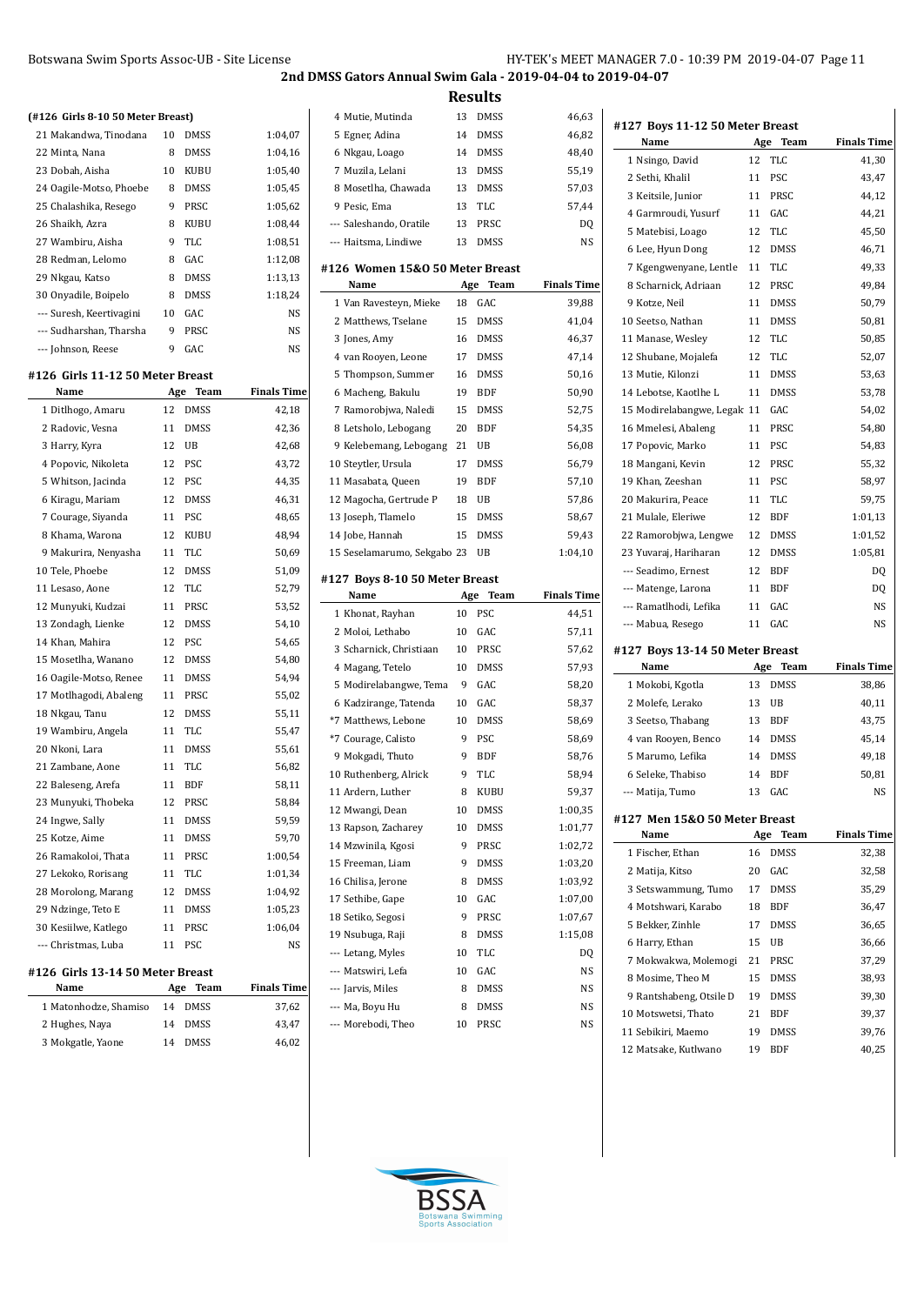**2nd DMSS Gators Annual Swim Gala - 2019-04-04 to 2019-04-07**

**Results**

| (#127 Men 15&0 50 Meter Breast)        |     |             |                    | #129 Men   |
|----------------------------------------|-----|-------------|--------------------|------------|
| 13 Makurumidze, Panashe 18             |     | PRSC        | 40,32              | Name       |
| 14 Sethi, Reyhaan                      | 15  | PSC         | 40,51              | 1 Bekker,  |
| 15 Makepe, Tokelo                      | 17  | <b>DMSS</b> | 40,79              | 2 Sebikiri |
| 16 Kgabung, Leruo                      | 18  | UB          | 41,91              | 3 Makepe   |
| 17 Mooketsi, Katlego                   | 24  | <b>BDF</b>  | 42,72              | 4 Jobe, Ni |
| 18 Magetse, Tsaone                     | 22  | UB          | 42,73              | 5 Rantsha  |
| 19 Kasale, Uswani                      | 23  | <b>BDF</b>  | 43,02              |            |
| 20 Pelokgosi, Tlotlo                   | 19  | <b>BDF</b>  | 45,21              | #132 Girls |
| 21 Nkabinde, Bodwa                     | 17  | <b>DMSS</b> | 46,28              | Name       |
| 22 Molatlheng, Clifford                | 22  | UB          | 46,51              | 1 Egner, I |
| 23 Manyeula, Godfrey                   | 19  | <b>BDF</b>  | 47,36              | 2 Mutie, I |
| 24 Tamocha, Letlhogonolo 22            |     | UB          | 48,91              | 3 Kiragu,  |
| 25 Jobe, Nicholas                      | 17  | <b>DMSS</b> | 49,18              | 4 Ditlhog  |
| 26 Ipotseng, Clinton                   | 20  | UB          | 55,61              | 5 Egner, / |
| 27 Mathibe, Prince                     | 20  | UB          | 56,87              | --- Haitsm |
| 28 Freeman, Peter                      | 44  | <b>DMSS</b> | 1:02,34            | #132 Won   |
| --- Maphorisa, Mishingo                | 22  | UB          | NS                 | Name       |
|                                        |     |             |                    | 1 Matthe   |
| #128 Girls 9-14 200 Meter Back<br>Name | Age | Team        | <b>Finals Time</b> | 2 van Roo  |
| 1 Hughes, Naya                         | 14  | <b>DMSS</b> | 3:00,09            | 3 Jones, A |
|                                        | 12  | DMSS        |                    |            |
| 2 Kiragu, Mariam                       | 14  | DMSS        | 3:03,99<br>3:12,10 | #133 Boys  |
| 3 Egner, Adina                         |     |             |                    | Name       |
| 4 Mokgatle, Yaone                      | 14  | <b>DMSS</b> | 3:13,38            | 1 van Roo  |
| 5 Radovic, Vesna                       | 11  | <b>DMSS</b> | 3:18,12            | #133 Men   |
| 6 Nkgau, Loago                         | 14  | DMSS        | 3:18,13            | Name       |
| 7 Tele, Phoebe                         | 12  | <b>DMSS</b> | 3:29,67            | 1 Bekker,  |
| 8 Ramakoloi, Thata                     | 11  | PRSC        | 3:42,85            | 2 Fischer  |
| 9 Zondagh, Lienke                      | 12  | DMSS        | 3:48,93            | 3 Walsh,   |
| 10 Pesic, Ema                          | 13  | TLC         | 3:51,66            | 4 Setswa   |
| 11 Lesaso, Aone                        | 12  | TLC         | 3:51,85            | 5 Makepe   |
| 12 Zambane, Aone                       | 11  | TLC         | 4:04,47            | 6 Rantsha  |
| 13 Kesiilwe, Katlego                   | 11  | PRSC        | 4:41,23            |            |
| --- Mutie, Mutinda                     | 13  | <b>DMSS</b> | DQ                 | #134 Girls |
| --- Oagile-Motso, Renee                | 11  | <b>DMSS</b> | NS                 | Team       |
| --- Whitson, Jacinda                   | 12  | PSC         | NS                 | 1 DMSS     |
| #128 Women 15&0 200 Meter Back         |     |             |                    | Haits      |
| Name                                   | Age | Team        | <b>Finals Time</b> | Mokg       |
| 1 Matthews, Tselane                    | 15  | DMSS        | 2:42,11            | 2 PSC      |
| 2 Jobe, Hannah                         | 15  | <b>DMSS</b> | 2:59,05            | Whit:      |
| 3 Thompson, Summer                     | 16  | <b>DMSS</b> | 3:26,13            | Popo       |
| 4 Ramorobjwa, Naledi                   | 15  | DMSS        | 3:33,21            | 3 PRSC     |
| 5 Steytler, Ursula                     | 17  | DMSS        | 3:59,73            | Rama       |
|                                        |     |             |                    | Sales      |
| #129 Boys 9-14 200 Meter Back          |     |             | <b>Finals Time</b> | 4 TLC      |
| Name                                   | Age | Team        |                    | Zamb       |
| 1 Marumo, Lefika                       | 14  | DMSS        | 2:58,42            | Pesic      |
| 2 Lee, Hyun Dong                       | 12  | DMSS        | 3:14,45            | --- DMSS   |
| 3 Nsingo, David                        | 12  | TLC         | 3:30,35            | Kirag      |
| 4 Seetso, Nathan                       | 11  | DMSS        | 3:32,88            | Mutie      |
| 5 Kgengwenyane, Lentle                 | 11  | TLC         | 4:28,33            | --- DMSS   |
| --- Ramorobjwa, Lengwe                 | 12  | <b>DMSS</b> | DQ                 | Hugh       |

| #129 Men 15&0 200 Meter Back                  |     |                    |                        |
|-----------------------------------------------|-----|--------------------|------------------------|
| Name                                          | Age | Team               | <b>Finals Time</b>     |
| 1 Bekker, Andile                              | 16  | <b>DMSS</b>        | 2:39,77                |
| 2 Sebikiri, Maemo                             | 19  | <b>DMSS</b>        | 2:52,86                |
| 3 Makepe, Tokelo                              | 17  | <b>DMSS</b>        | 2:54,16                |
| 4 Jobe, Nicholas                              | 17  | <b>DMSS</b>        | 2:55,46                |
| 5 Rantshabeng, Otsile D                       | 19  | <b>DMSS</b>        | 3:12,72                |
| #132 Girls 12-14 400 Meter IM<br>Name         | Age | Team               | <b>Finals Time</b>     |
| 1 Egner, Maxine                               | 14  | <b>DMSS</b>        | 5:54,46                |
| 2 Mutie, Mutinda                              | 13  | <b>DMSS</b>        | 6:09,54                |
| 3 Kiragu, Mariam                              | 12  | <b>DMSS</b>        | 6:29,54                |
| 4 Ditlhogo, Amaru                             | 12  | <b>DMSS</b>        | 6:30,21                |
| 5 Egner, Adina                                | 14  | <b>DMSS</b>        | 6:41,81                |
| --- Haitsma, Lindiwe                          | 13  | <b>DMSS</b>        | NS                     |
| #132 Women 15&0 400 Meter IM                  |     |                    |                        |
| Name                                          | Age | Team               | <b>Finals Time</b>     |
| 1 Matthews, Tselane                           | 15  | <b>DMSS</b>        | 5:55,04                |
| 2 van Rooyen, Leone                           | 17  | <b>DMSS</b>        | 6:22,14                |
| 3 Jones, Amy                                  | 16  | <b>DMSS</b>        | 6:44,53                |
| #133 Boys 12-14 400 Meter IM                  |     |                    |                        |
| Name                                          | Age | Team               | <b>Finals Time</b>     |
| 1 van Rooven, Benco                           | 14  | <b>DMSS</b>        | 6:01,66                |
| #133 Men 15&0 400 Meter IM                    |     |                    |                        |
| Name                                          | Age | Team               | <b>Finals Time</b>     |
| 1 Bekker, Andile                              | 16  | <b>DMSS</b>        | 5:17,07                |
| 2 Fischer, Ethan                              | 16  | <b>DMSS</b>        | 5:28,27                |
| 3 Walsh, Patrick                              | 15  | <b>DMSS</b>        | 5:44,49                |
| 4 Setswammung, Tumo                           | 17  | <b>DMSS</b>        | 5:45,23                |
| 5 Makepe, Tokelo                              | 17  | <b>DMSS</b>        | 6:17,20                |
| 6 Rantshabeng, Otsile D                       | 19  | <b>DMSS</b>        | 6:35,31                |
| #134  Girls 9-14 400 Meter Free Relay<br>Team |     | Relay              | <b>Finals Time</b>     |
| 1 DMSS                                        |     | A                  | 4:40,06                |
| Haitsma, Lindiwe 13                           |     |                    | Matonhodze, Shamiso 14 |
| Mokgatle, Yaone 14                            |     | Egner, Maxine 14   |                        |
| 2 PSC                                         |     | A                  | 5:52,83                |
| Whitson, Chanika 12                           |     |                    | Van Tonder, Kathryn 10 |
| Popovic, Nikoleta 12                          |     |                    | Whitson, Jacinda 12    |
| 3 PRSC                                        |     | A                  | 6:09,07                |
| Ramakoloi, Thata 11                           |     |                    | Kesiilwe, Katlego 11   |
| Saleshando, Oratile 13                        |     |                    | Saleshando, Melodi 9   |
| 4 TLC                                         |     | A                  | 6:16,47                |
| Zambane, Aone 11                              |     |                    | Wambiru, Angela 11     |
| Pesic, Ema 13                                 |     | Lesaso, Aone 12    |                        |
| --- DMSS                                      |     | B                  | X5:01,57               |
| Kiragu, Mariam 12                             |     | Ditlhogo, Amaru 12 |                        |
| Mutie, Mutinda 13                             |     | Egner, Adina 14    |                        |
| --- DMSS                                      |     | C                  | X5:33,98               |
| Hughes, Naya 14                               |     | Muzila, Lelani 13  |                        |
| Visser, Tamica 12                             |     | Radovic, Vesna 11  |                        |

| --- PSC                                 | B                      | X6:18,94                 |
|-----------------------------------------|------------------------|--------------------------|
| Courage, Siyanda 11                     | Khan, Mahira 12        |                          |
| Williams, Jade 12                       | Merafhe, Naledi 10     |                          |
| #134 Women 15&0 400 Meter Free Relay    |                        |                          |
| Team                                    | Relay                  | <b>Finals Time</b>       |
| 1 DMSS                                  | A                      | 4:42,02                  |
| Jobe, Hannah 15                         | Jones, Amy 16          |                          |
| van Rooyen, Leone 17                    | Matthews, Tselane 15   |                          |
| 2UB                                     | A                      | 6:48.33                  |
| Magocha, Gertrude P 18                  |                        | Seselamarumo, Sekgabo 23 |
| Kelebemang, Lebogang 21 Harry, Kyra 12  |                        |                          |
| --- DMSS                                | B                      | X5:33,70                 |
| Thompson, Summer 16                     | Steytler, Ursula 17    |                          |
| Ramorobjwa, Naledi 15                   | Nkgau, Loago 14        |                          |
| #135 Boys 9-14 400 Meter Free Relay     |                        |                          |
| Team                                    | Relay                  | <b>Finals Time</b>       |
| 1 DMSS                                  | A                      | 5:30,21                  |
| Marumo, Lefika 14                       | Seetso, Nathan 11      |                          |
| Magang, Tetelo 10                       | van Rooyen, Benco 14   |                          |
| 2 PRSC                                  | A                      | 5:44,93                  |
| Mangani, Kevin 12                       | Scharnick, Adriaan 12  |                          |
| Mmelesi, Abaleng 11                     | Keitsile, Junior 11    |                          |
| 3 PSC                                   | A                      | 6:02.93                  |
| Khan, Zeeshan 11                        | Sethi, Khalil 11       |                          |
| Popovic, Marko 11                       | Khonat, Rayhan 10      |                          |
| 4 TLC                                   | A                      | 6:25,01                  |
| Manase, Wesley 12                       | Nsingo, David 12       |                          |
| Kgengwenyane, Lentle 11                 | Matebisi, Loago 12     |                          |
| $-$ DMSS                                | B                      | X6:22,44                 |
| Mutie, Kilonzi 11                       | Lebotse, Kaotlhe L 11  |                          |
| Ramorobjwa, Lengwe 12                   | Rapson, Zacharey 10    |                          |
| --- DMSS                                | C                      | X6:48,70                 |
| Sasitharan, Swarajan 12                 | Freeman, Liam 9        |                          |
| Mwangi, Dean 10                         | Matthews, Lebone 10    |                          |
| --- GAC                                 | А                      | NS.                      |
| Garmroudi, Yusurf 11                    | Kadzirange, Tatenda 10 |                          |
| Modirelabangwe, Legakwa Matija, Tumo 13 |                        |                          |
|                                         |                        |                          |

## **#135 Men 15&O 400 Meter Free Relay**

| Team                     | Relay             | <b>Finals Time</b>    |
|--------------------------|-------------------|-----------------------|
| 1 DMSS                   | A                 | 4:02.79               |
| Walsh, Patrick 15        | Fischer, Ethan 16 |                       |
| Bekker, Zinhle 17        |                   | Bekker, Andile 16     |
| 2 UB                     | A                 | 4:23.29               |
| Dzingai, Solomon 18      | Kang, Lefa 16     |                       |
| Molefe, Lerako 13        | Harry, Ethan 15   |                       |
| 3 BDF                    | A                 | 5:11,93               |
| Motshwari, Karabo 18     |                   | Motswetsi, Thato 21   |
| Matsake, Kutlwano 19     |                   | Tselanyani, Austin 19 |
| --- DMSS                 | R                 | X4:31,07              |
| Makepe, Tokelo 17        |                   | Setswammung, Tumo 17  |
| Sebikiri, Maemo 19       | Jobe, Nicholas 17 |                       |
| $-$ DMSS                 | C                 | X4:47,58              |
| Rantshabeng, Otsile D 19 |                   | Mosime, Theo M 15     |
| Freeman, Peter 44        |                   | Watson, Trevor 44     |
|                          |                   |                       |